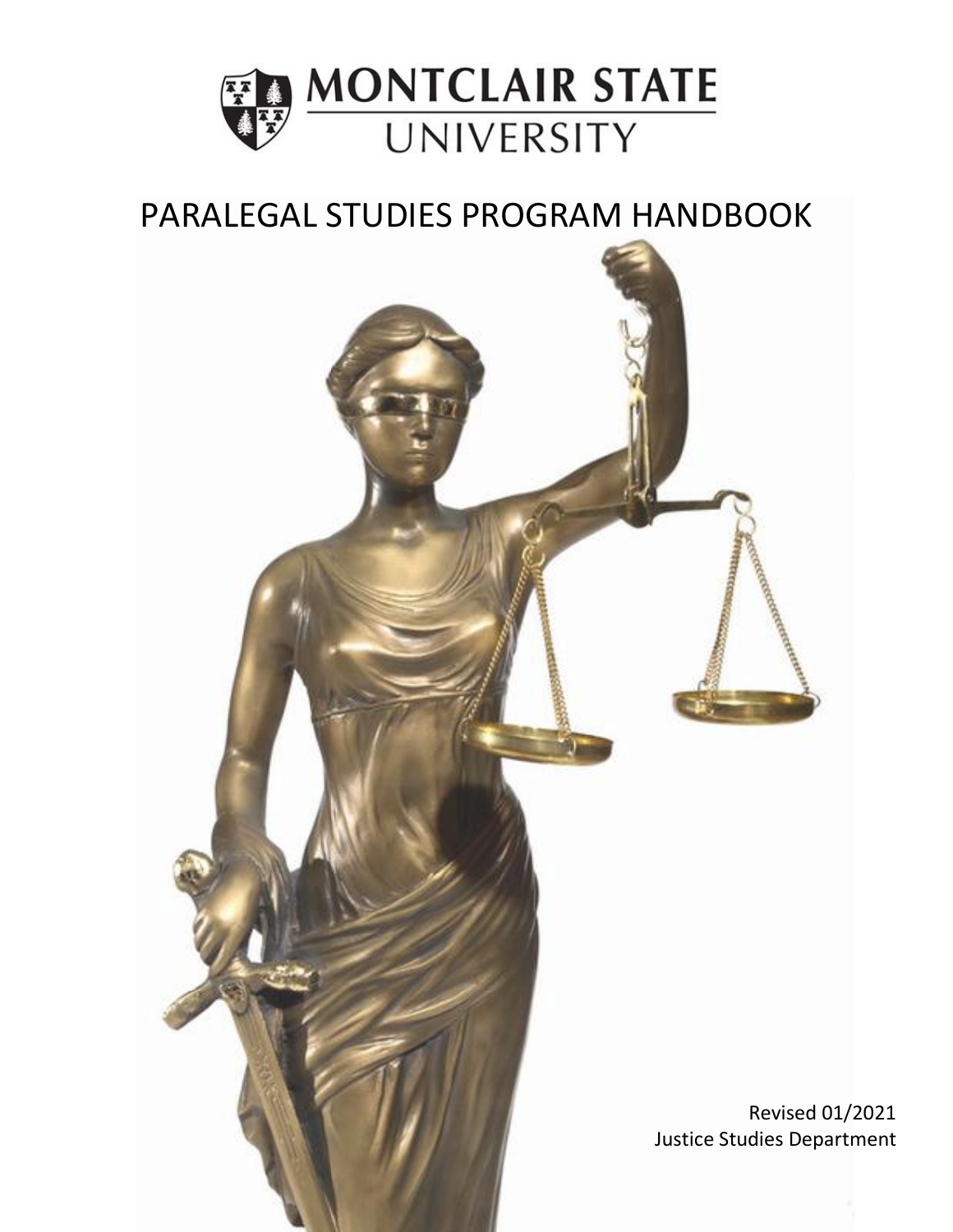#### **PREFACE**

This handbook has been prepared to state and clarify requirements, policies and procedures, which have developed and evolved as part of the Paralegal Studies Program offerings over the past thirty-nine (39) years. All requirements contained in this Handbook have been approved and are currently in effect. Please review this Handbook fully and carefully, if you have questions or require additional information, please contact Prof. Nicole A. Fackina, Program Director, at (973) 655-7759 or [fackinan@montclair.edu.](mailto:fackinan@montclair.edu)

# *IT SHOULD BE NOTED THAT PARALEGALS ARE NOT LAWYERS AND MUST WORK UNDER THE SUPERVISION OF AN ATTORNEY. PARALEGALS ARE NOT PERMITTED TO PRACTICE LAW.*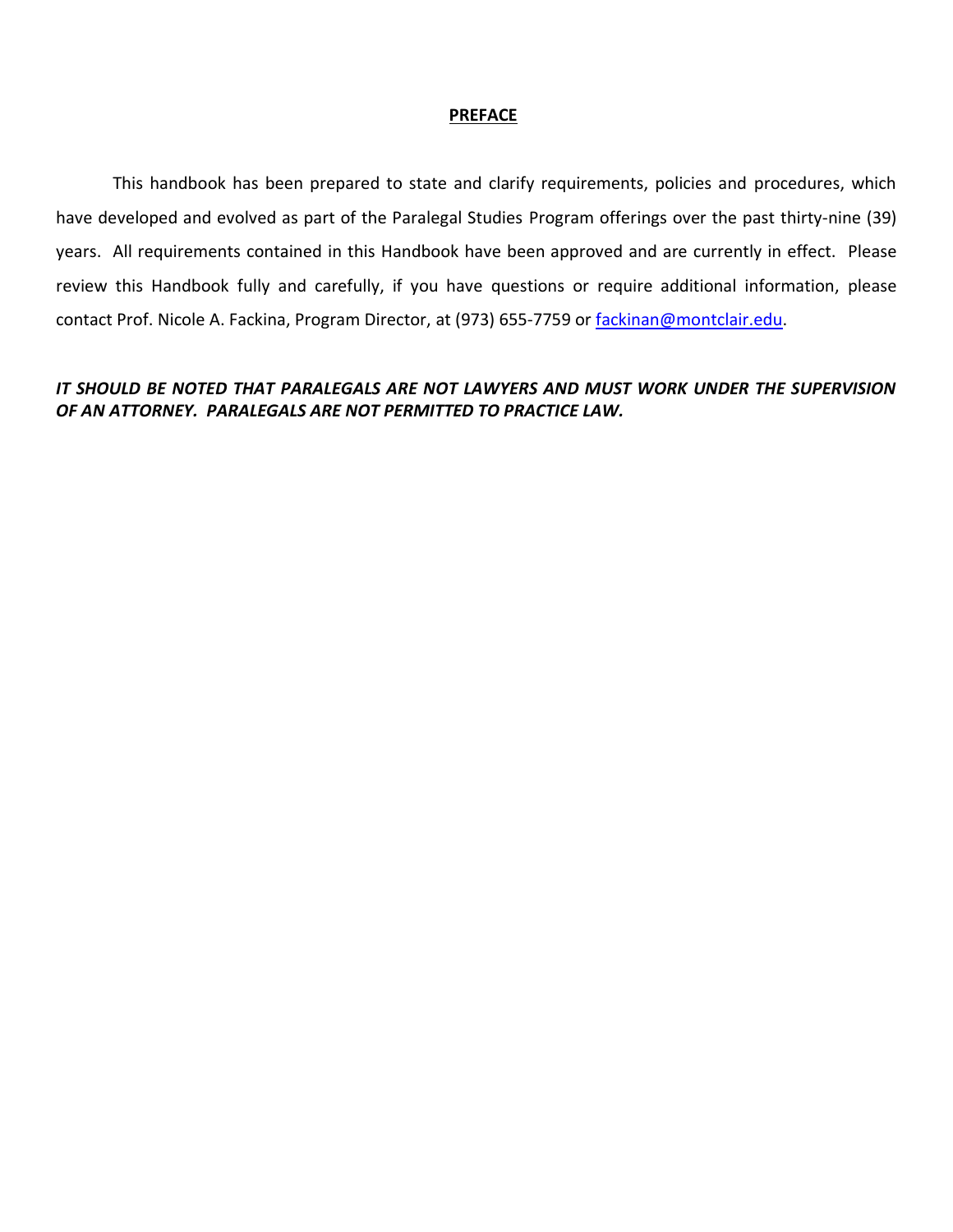# **TABLE OF CONTENTS**

| Justice Studies Major Paralegal Studies Concentration Course of Study  16 |
|---------------------------------------------------------------------------|
|                                                                           |
|                                                                           |
|                                                                           |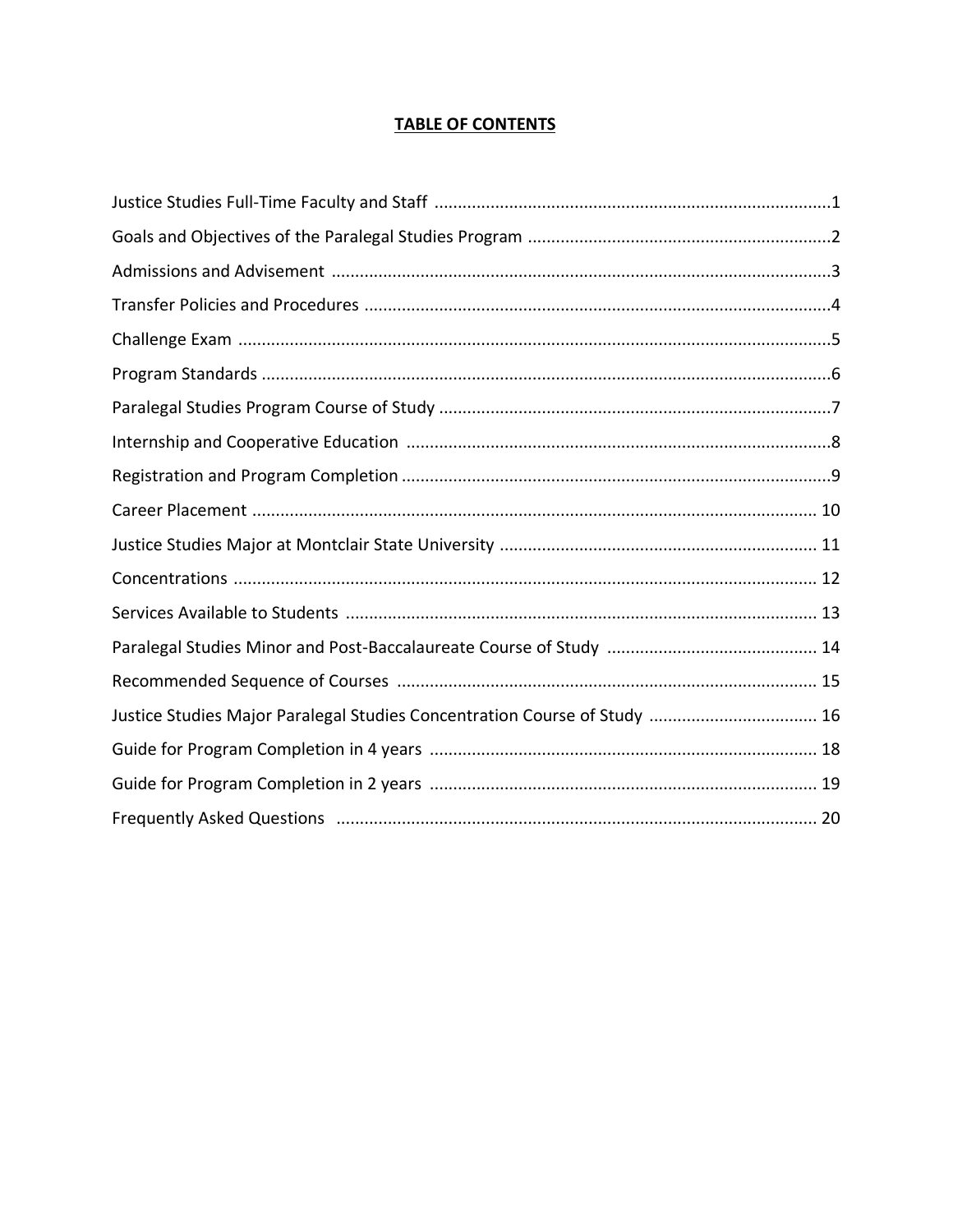# **JUSTICE STUDIES DEPARTMENT FULL-TIME FACULTY & STAFF**

| Ms. Evelyn Cassidy Asevero, Program Administrator | DI348 | (973) 655-4152     |
|---------------------------------------------------|-------|--------------------|
| Ms. Amanda Choo, Applied Learning Specialist      | DI331 | (973) 655-7702     |
| Ms. Nicole A. Fackina, Paralegal Studies Director | DI330 | (973) 655-7759     |
| Associate Professor Tarika Daftary-Kapur          | DI319 | (973) 655-4142     |
| Assistant Professor Elenice De Souza Oliveira     | DI321 | $(973) 655 - 7961$ |
| Associate Professor Cary Federman                 | DI350 | (973) 655-7966     |
| Associate Professor Jessica S. Henry              | DI327 | (973) 655-3416     |
| Associate Professor Reginia Judge                 | DI329 | (973) 655-7390     |
| <b>Assistant Professor Arnaud Kurze</b>           | DI346 | (973) 655-5355     |
| Assistant Professor Francesca Laguardia           | DI316 | (973) 655-5149     |
| Associate Professor Venezia Michalsen             | DI328 | (973) 655-5154     |
| Associate Professor Daniela Peterka-Benton        | DI323 | (973) 655-7557     |
| Associate Professor Gabriel Rubin, Deputy Chair   | DI324 | (973) 655-5319     |
| Associate Professor Christopher Salvatore, Chair  | DI347 | (973) 655-7515     |
| Assistant Professor Marshall Schmidt              | DI358 | (973) 655-5124     |
| Ms. Brenda Sheehan, Department Administrator      | DI331 | (973) 655-7897     |
| Assistant Professor Jason Williams                | DI326 | (973) 655-5354     |
| Associate Professor Lisa A. Zilney                | DI349 | (973) 655-7225     |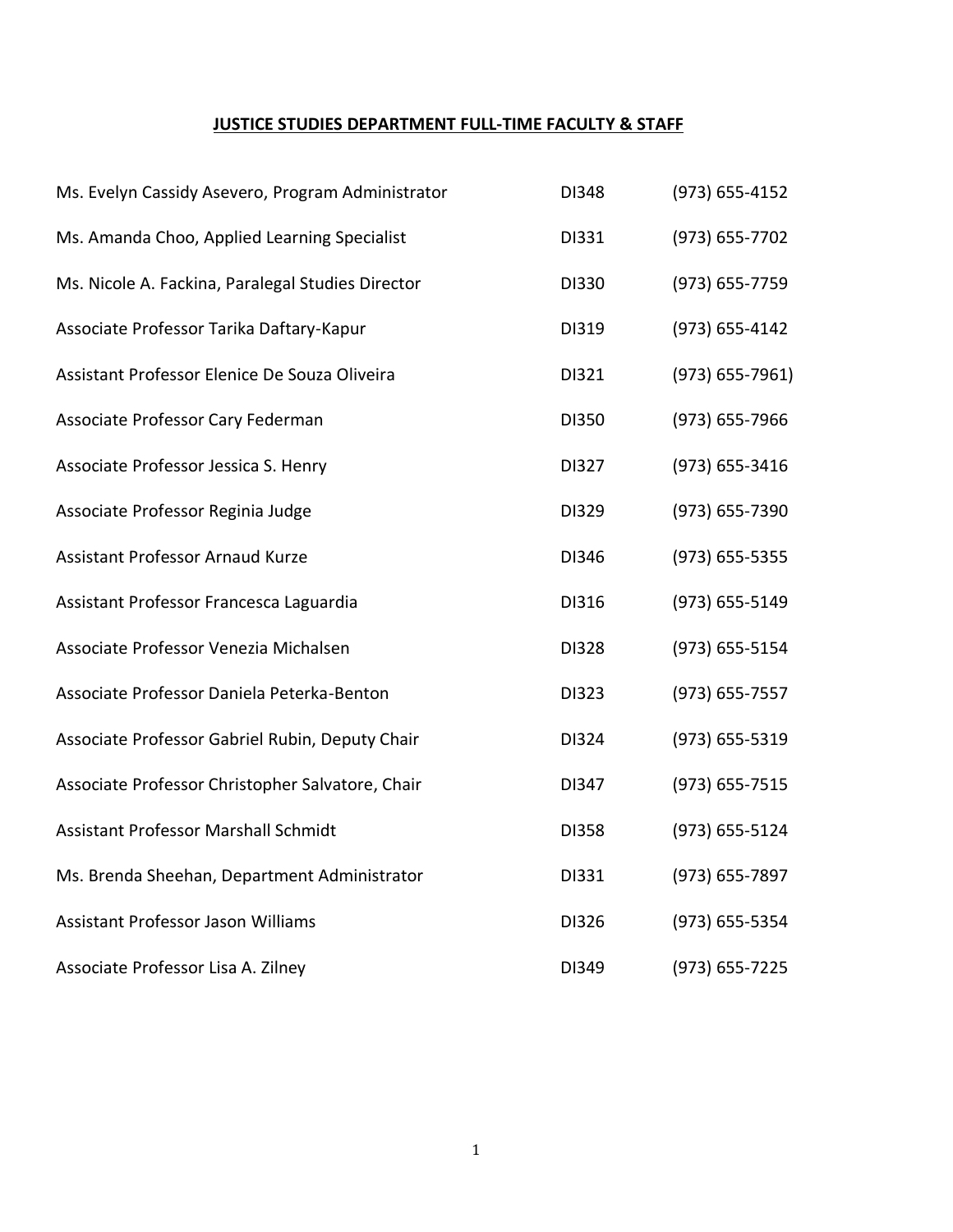# **GOALS AND OBJECTIVES OF THE PARALEGAL STUDIES PROGRAM**

The primary goal of the Paralegal Studies Program is to provide students with the knowledge and education that will enable them to perform competent paralegal work under the supervision and direction of attorneys. The program develops intellectual and analytical skills, educates students for direct employment opportunities in the paralegal field, and provides additional career possibilities in combination with other majors.

Specific objectives of the program are to:

- communicate an understanding of the overall role of the paralegal, including ethical considerations, professional responsibility and limitations upon the practice of law by legal personnel in the delivery of legal services.
- provide focused paralegal education in areas such as legal interviewing, research, writing, administrative advocacy, investigation and litigation, which are applicable in a broad range of legally related situations.
- provide substantive legal knowledge and related practical training in a wide range of legal specialty subject areas, including but not limited to: Administrative Law; Corporations and Partnerships; Employment Law; Entertainment Law; Personal Injury Law; Wills, Trusts and Probate Law; Elder Law; Family Law; Immigration Law; Real Estate Law; Criminal Law and Procedure; Contract Law; Patent, Trademark and Copyright Law; Evidence; Bankruptcy Law; Consumer Law and Dispute Resolution.
- provide students with an understanding of legal technology, including knowledge of subject-specific computer software and computer-assisted legal research via the Internet, Westlaw and LexisNexis.
- provide an internship experience whereby each student in the Paralegal Studies Program applies his or her paralegal education and skills to a direct fieldwork experience in the public or private sector.
- provide students with the opportunity and the flexibility to enroll in courses in the Paralegal Studies Program during the day or evening.
- provide well-rounded education emphasizing a proper balance between general education, law-related courses and legal specialty education.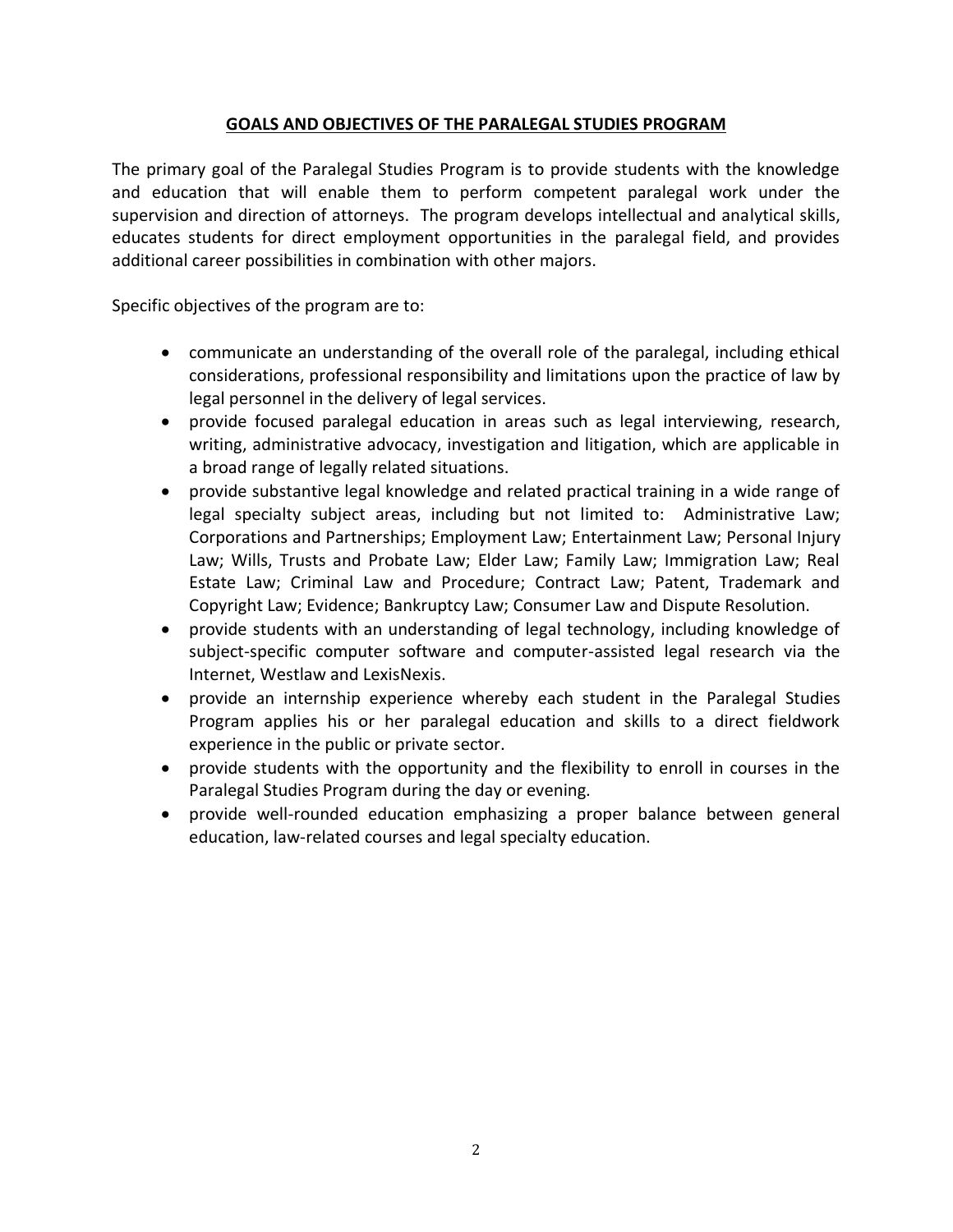#### **ADMISSIONS AND ADVISEMENT**

#### **UNDERGRADUATE ADMISSIONS:**

Undergraduate students can be accepted into the Paralegal Studies Program by declaring a Justice Studies major with a concentration in Paralegal Studies upon admission to MSU. Freshmen and transfer students are admitted through the Office of Admissions.

#### *PARALEGAL STUDIES CONCENTRATION OF THE JUSTICE STUDIES MAJOR:*

Undergraduates who are changing majors must complete the Justice Studies Application, which can be downloaded from the Justice Studies webpages or located in hard copy outside of the Justice Studies Department main office in Dickson Hall Room 348. There is a required minimum overall Grade Point Average (GPA) of 2.75.

#### *PARALEGAL MINOR:*

Students will be admitted if they have an overall GPA of 2.75 or better and have not completed the Application to Graduate through NEST.

#### *POST-BACCALAUREATE CERTIFICATE PROGRAM ADMISSIONS:*

Post-baccalaureate Certificate students in the Paralegal Studies Program are initially processed through The Graduate School. Students are accepted for matriculation into the certificate program through the Justice Studies Department. An interview with the Paralegal Studies Program Director, Nicole A. Fackina, is not required as part of the admissions process but may be requested.

Students must have an overall undergraduate GPA of 2.75 or better to gain full matriculation. Students can be conditionally admitted to the Paralegal Studies Program if their undergraduate GPA was below 2.75. They will be eligible for full matriculation if they obtain a 2.75 GPA in the first three (3) courses in the program.

#### **ADVISEMENT:**

All students should see Professor Nicole A. Fackina, Program Director at least once each semester regarding their course of study.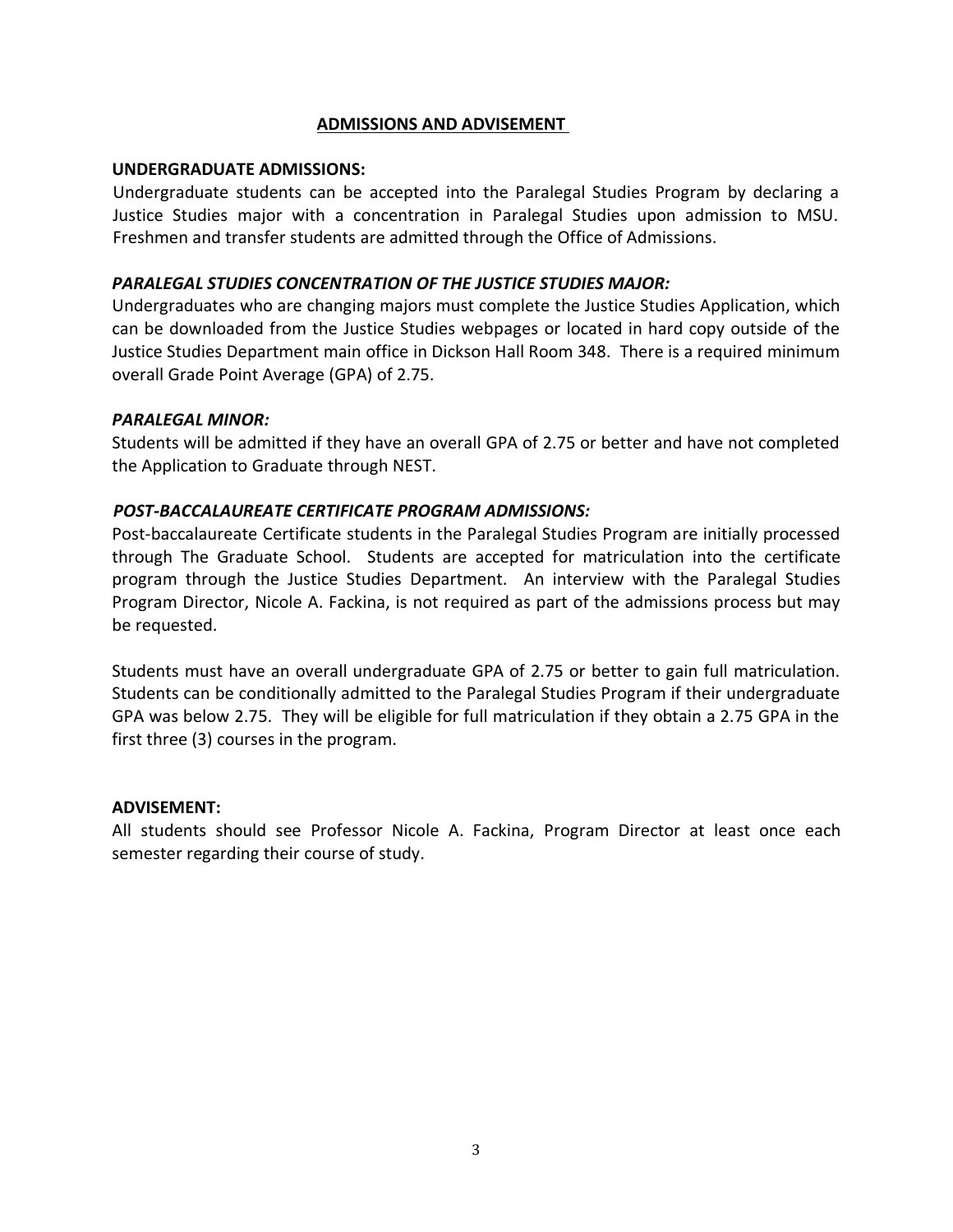### **TRANSFER POLICIES & PROCEDURES:**

Students transferring from other ABA accredited institutions may transfer up to a maximum of nine (9) credits toward the Program, if courses are determined by the Program Director to be applicable and grades meet Montclair State University's standards. Applicable courses are considered to be equivalent legal specialty courses if taken at American Bar Association (ABA) approved programs or a law-related course taken at any accredited institution. Accredited institutions are those whose credits are recognized and accepted by Montclair State University (MSU).

Legal Research and Writing must be taken at MSU. No legal specialty course transfer credits will be accepted from non-ABA approved institutions except for Criminal Law & Procedure and Business Law. Legal specialty courses from ABA approved institutions will be evaluated on a case-by-case basis; equivalence is determined by the Program Director. Students may receive approval to apply transfer credits from accredited institutions to the Montclair State University Paralegal Studies Program in the following ways:

- a. Transfer credits for equivalent courses in which a student has received a grade of "C" or better from an approved degree-granting institution. Course content must be equivalent to the MSU course and the number of credits transferred into the Paralegal Studies Program can be no greater than would be allowed for the equivalent course at MSU.
- b. Credits which qualify through the National Guide to Education Credit for Training Programs of the American Council on Education;
- c. Credits for life experience received through the evaluation of a student's portfolio by Thomas Edison College may be transferable to MSU, subject to the limitations.

*A student may not transfer more than nine (9) credits into the Montclair State University Paralegal Studies Concentration of the Justice Studies Major, Paralegal Studies Minor or Graduate Post-Baccalaureate Certificate Program.* None of the above statements, however, precludes a student from transferring a greater number of credits as free electives or general education credits at MSU. Any student desiring to apply credits to the Paralegal Studies Program in accordance with these guidelines must have his/her credits evaluated by the Program Director within six (6) months of entry into MSU. This time limitation is necessary for purposes of advisement and to avoid possible duplication of courses.

For all legal specialty and law-related course transfers, the student must provide the course description and syllabus to the program director for review and consideration. If the course is approved, the director will complete a Credit Adjustment Form for the student to sign. Accepted transfer coursework will be reflected on the student's degree audit.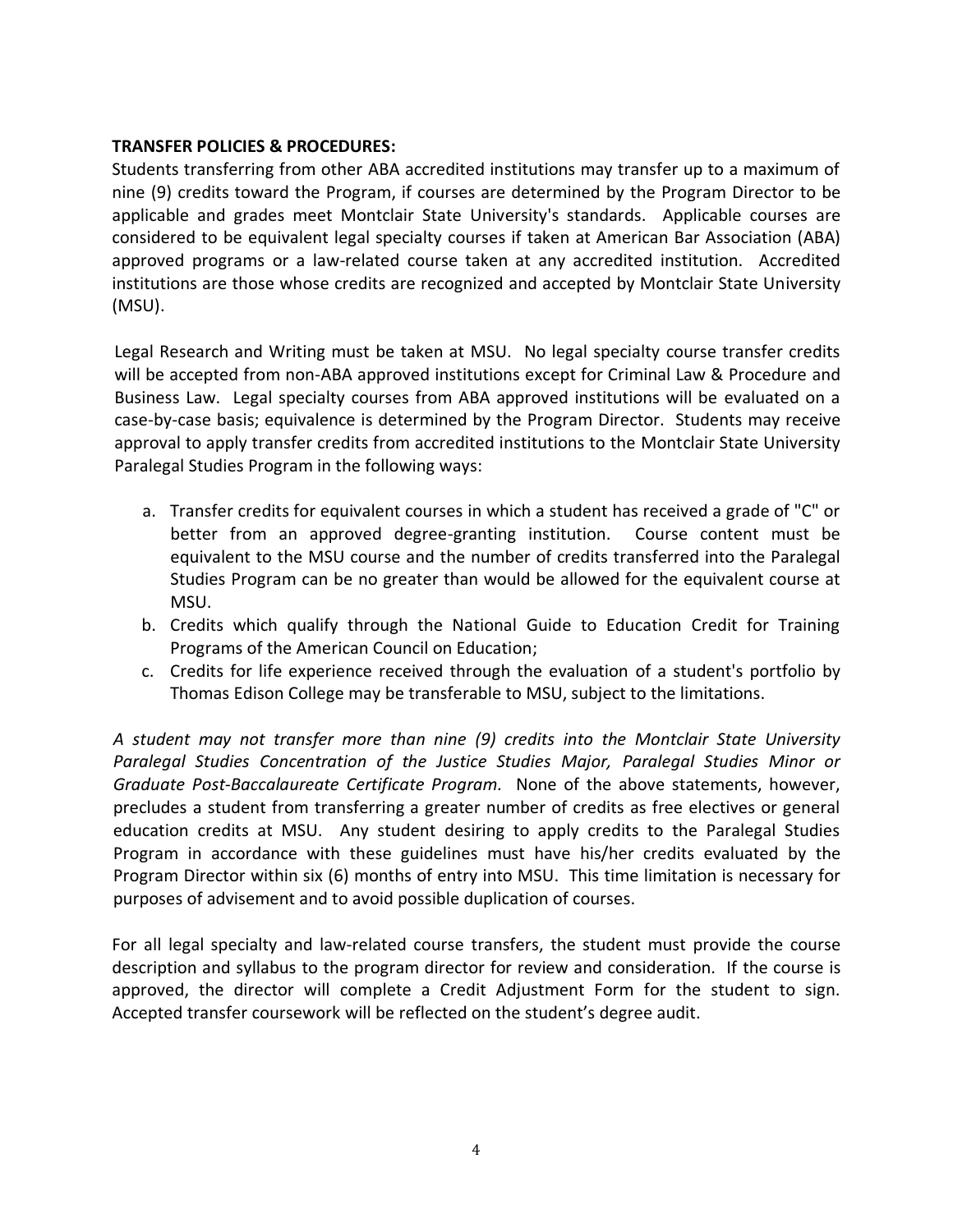#### **CHALLENGE EXAM:**

A student may only earn a maximum of three (3) credits by challenge examination. The only courses which can be challenged in the Montclair State University Paralegal Studies Program are:

PALG304 Real Estate Law PALG305 Immigration Law PALG322 Wills, Trust and Probate Law PALG330 Family Law

PALG332 Personal Injury Law PALG336 Corporations and Partnerships

# *PALG312 Research and Writing for Paralegals cannot be challenged.*

In order to be able to take the challenge examination, a student must first present:

(a) proof of substantial work experience in the field or

(b) proof of completion of an equivalent course at an institution with a grade C+ or better

The student then pays a designated fee determined by the Bursar's Office. Once paid, the student will receive two (2) copies of a receipt for payment. One (1) receipt is provided to the Program Director who will provide the student with a copy of the course syllabus. The student will be given a cumulative examination based upon the course materials. Faculty members teach far more than what is in the text, and it is the responsibility of the student to have sufficient knowledge about the subject beyond what is in the text to have mastered that information on his/her own.

The student must earn a minimum grade of **3.0 (B)** on the examination to successfully challenge a course. Once a student has successfully challenged the course the Program Director will prepare an "Undergraduate Academic Program Adjustment Form" or "Substitution on Graduate Work Program Form" so that proper course credit is posted to the student's record. The student does not receive a grade for any course challenged in this manner. The student does not pay for the credits for the course, which is challenged.

A student may challenge a maximum of one (1) elective.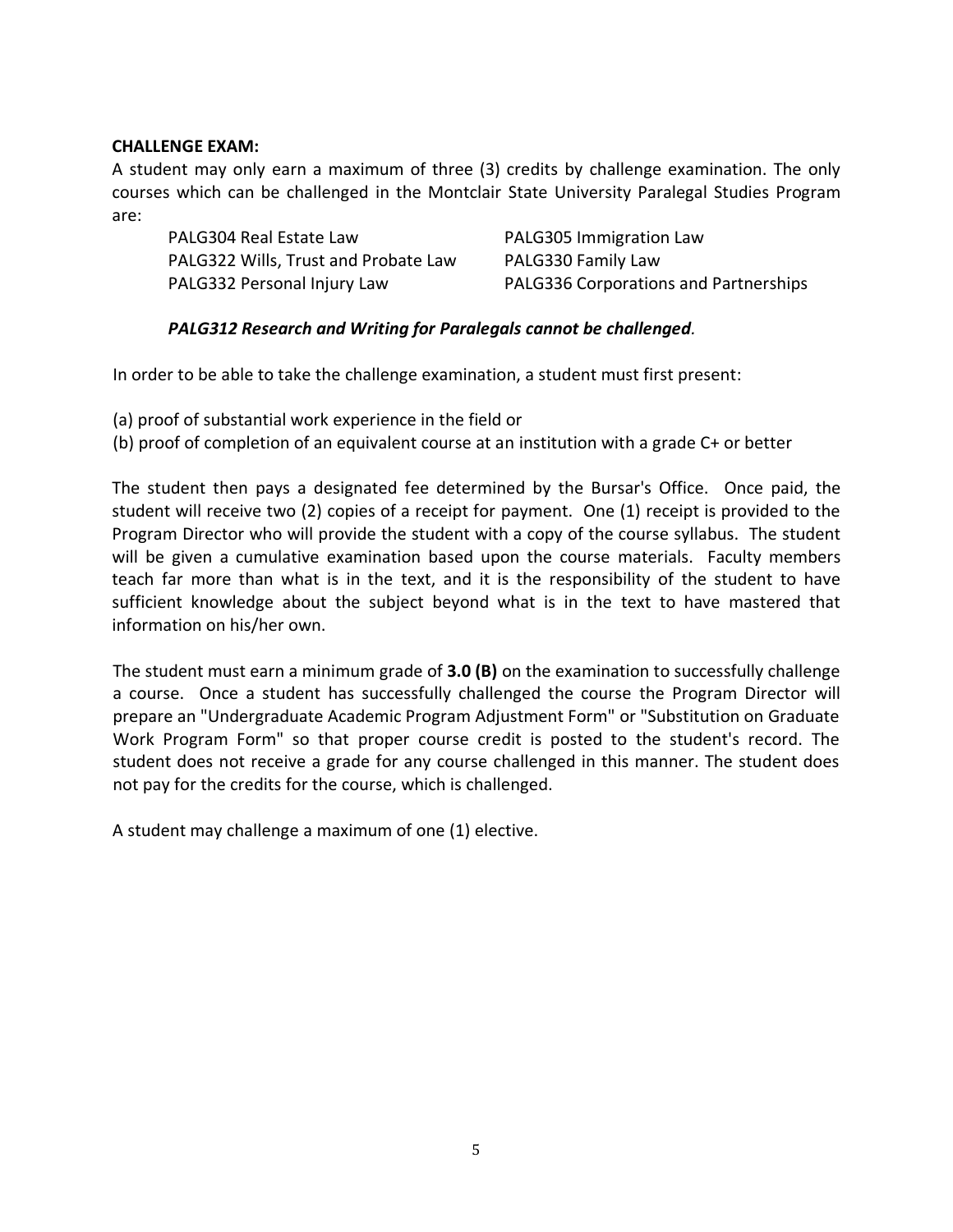#### **PROGRAM STANDARDS**

Paralegal Studies students **cannot** enroll in any Paralegal Studies courses on a Pass/Fail or Audit basis. Students in the Justice Studies major with a Concentration in Paralegal Studies must obtain a minimum grade of C- in all four (4) core courses: JUST204, JUST205, JUST300 and JUST310 in order to be eligible for JUST497 Senior Seminar and Internship. All Paralegal Studies Program students must obtain a minimum grade of C- in PALG312 Research & Writing for Paralegals in order to be eligible for either JUST497 Senior Seminar and Internship (Concentration) or PALG497 Paralegal Seminar and Internship (Minor and Graduate Certificate).

A student may repeat a grade below a C-, according to University policy, as soon as possible. For undergraduate students, there is no special approval required to repeat a course in which a grade of "F" or "D" was received. **A course repeated at another institution does not substitute for a "D" or "F" grade in a course taken at Montclair State University**. For Graduate Certificate students, special approval from the Program Director is required to repeat a course.

When a course has been repeated, both the original and subsequent courses are included on the permanent record, but the credit is counted only once for purposes of graduation/program completion. The grade received in the repeated course becomes the official final grade for purposes of the GPA at Montclair State University.

A student may not receive credit within the Paralegal Studies Program for a legal specialty course taken more than six years prior to completion of the Program without the special permission of the Paralegal Studies Program Director. To receive such permission, the student must demonstration proficiency in the area or special circumstances to waive this rule must be presented.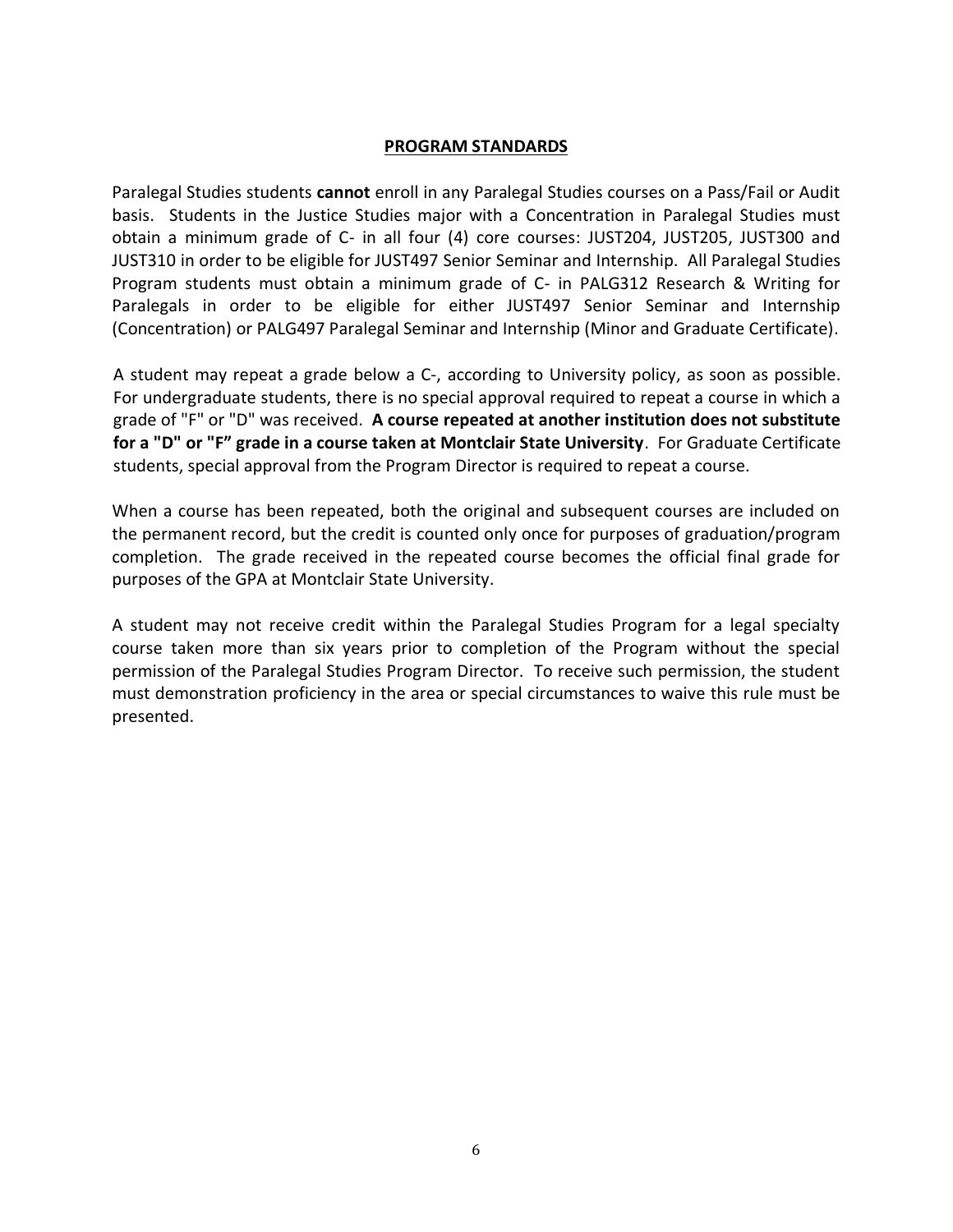#### **PARALEGAL STUDIES PROGRAM COURSE OF STUDY**

#### **COURSE OFFERINGS:**

Students must begin their course of study with PALG210 Law and Litigation or JUST204 Justice, Courts and Legal Systems or JUST205 Perspectives on Justice Studies (JUST204 and JUST205 are for majors only) as these are pre-requisites for any 300 or 400 level legal specialty course (PALG**).** *In order to take any course in the Paralegal Studies Program, a student must have successfully completed all prerequisites for the course and must be concurrently taking or have completed all co-requisites for the course.* Students who do not meet prerequisites will be dropped from courses. Since all courses are not offered during all semesters, students must plan accordingly. Summer offerings in Paralegal Studies are limited and are subject to cancellation if the required enrollment numbers are not reached.

#### **INTERNSHIP:**

The Department of Justice Studies Applied Learning Specialist is responsible for processing all internship placements. All Justice Studies majors with a concentration in Paralegal Studies must complete JUST497 Senior Seminar and Internship. Students in the Paralegal Minor and/or Graduate Post-Baccalaureate Certificate Program in Paralegal Studies must complete PALG497 Paralegal Seminar and Internship. The Applied Learning Specialist will work with each student to obtain an internship placement. Internship applications are found on the Justice Studies Department website or outside the office of the Applied Learning Specialist, DI351. Note deadlines for the filing of internship applications.

#### **Justice Studies Majors with a Concentration in Paralegal Studies (JUST497)**

March 1 for fall semester February 15 for summer semester October 1 for the spring semester

#### **Paralegal Minor and Post-BA Certificate in Paralegal Studies (PALG 497)**

March 1 for the fall semester PALG497 is not offered during the summer October 1 for the spring semester

# *STUDENTS ARE ENCOURAGED TO FILE EARLY. THERE ARE NO EXCEPTIONS TO THE DEADINE DATES.*

#### **JUST497 Senior Seminar and Internship**

All Justice Studies majors who have a concentration in Paralegal Studies must take JUST497 Senior Seminar and Internship. This course is a three (3) credit course. Students, who are working full-time in their field of concentration, may be eligible for variable credit. Students must complete a minimum of 90 hours over the course of the semester for the three (3) credit course.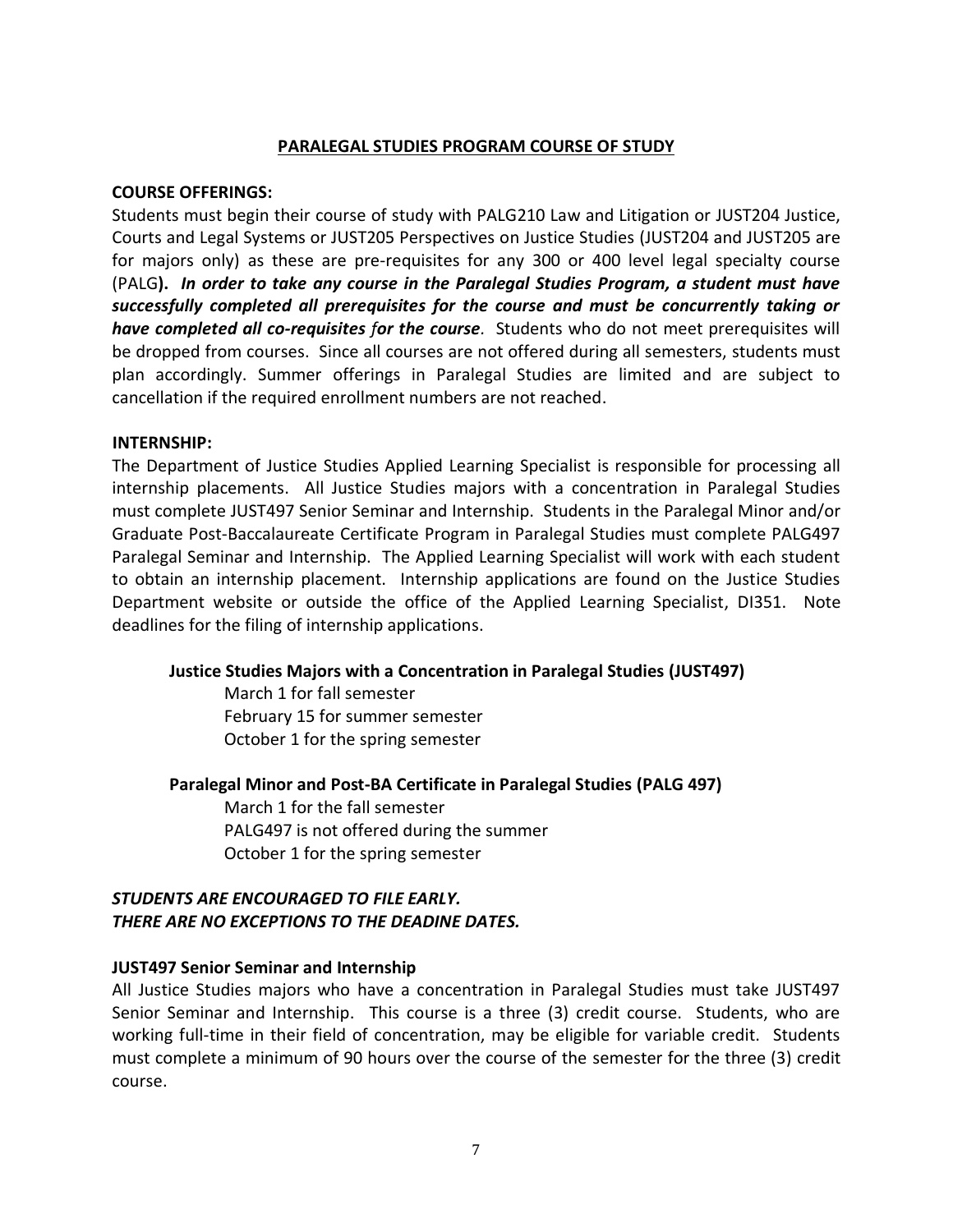#### **PALG497 Paralegal Seminar and Internship**

All Paralegal Studies minors and post-baccalaureate certificate students must take PALG497 Paralegal Seminar and Internship. PALG497 is a three (3) credit course.

Students must be at the placement site for a minimum of eight (8) weeks. Students must complete a minimum of ninety (90) hours over the course of the semester at the internship site.

# **PURPOSE OF INTERNSHIP:**

The purpose of the internship is to provide the student with hands-on paralegal experience in the legal environment, such as in a law firm, corporate legal department, government agency or the judiciary.

The Applied Learning Specialist with the student's cooperation, will find an internship placement, taking into consideration both geographic preferences and areas of particular student interest. A student may find his or her own placement, subject to the expressed approval of the Applied Learning Specialist. As part of the internship, students must also attend a seminar class (JUST497 for Justice Studies majors with a concentration in Paralegal Studies and PALG497 for Paralegal Studies minors and Post-Baccalaureate Certificate Paralegal Studies students), which is the academic component and compliments the internship experience.

#### **CRITERIA FOR ENROLLMENT:**

In order to be eligible for *JUST497 Senior Seminar and Internship*, students with a Justice Studies major and Paralegal Studies concentration MUST HAVE**:**

- a minimum GPA of 2.75 overall and in the major/concentration
- obtained a grade of C- or better in all five (5) required courses, (JUST204, JUST205, JUST300, JUST310, PALG312)
- completed six (6) electives in the concentration

In order to be eligible for *PALG497 Paralegal Seminar and Internship*, students in the Paralegal Studies minor or Post-Baccalaureate Certificate program MUST HAVE:

- a minimum GPA of 2.75 overall and in the program
- obtained a grade of C- or better in PALG312 Research & Writing for Paralegals
- completed PALG210, PALG312 and (2) PALG electives

In this way, the student is best prepared for the internship and the experience. No legal specialty and/or law-related course(s) can be completed after the Internship.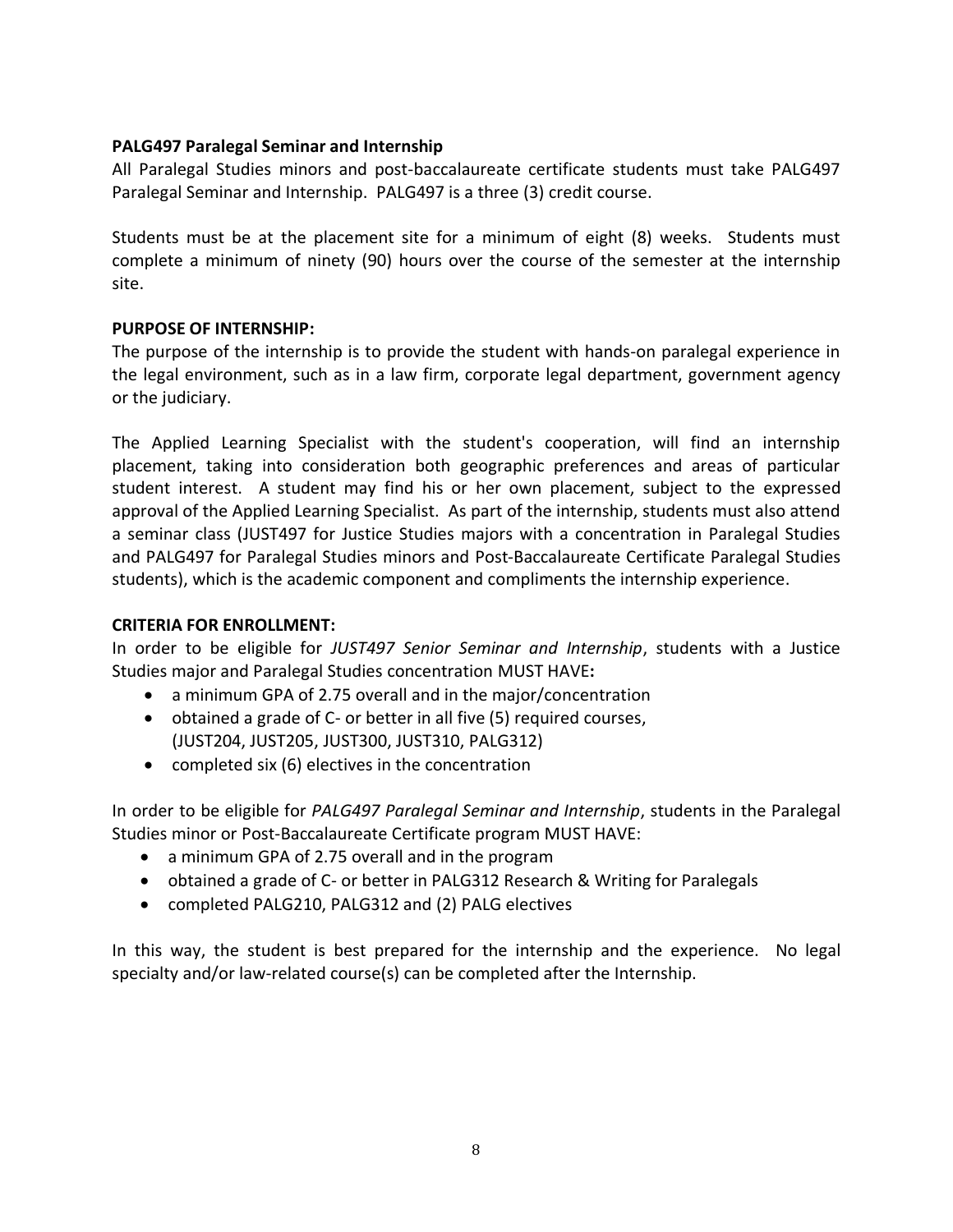#### **REGISTRATION:**

All students eligible for JUST497 or PALG497 must submit an application by the prescribed deadline, as mentioned on page 7. Permission of the Applied Learning Specialist is mandatory and required to be able to enroll in any internship course. *No student will be cleared to register for the internship course unless the student's application is received, reviewed and meets all of the aforementioned criteria.*

#### **WAIVER OF PALG497 PARALEGAL SEMINAR AND INTERNSHIP:**

A Paralegal Studies minor with a major in Justice Studies (concentration in Justice Systems or International Justice) is only required to take the JUST497 Senior Seminar and Internship. The student will receive a credit adjustment for PALG497, provided the internship is related to Paralegal Studies. The student should contact the Program Director for this credit adjustment once he/she has registered for the internship class.

#### **PROGRAM COMPLETION:**

The Office of the Registrar at Montclair State University issues a certificate of completion to *post-baccalaureate students* who successfully complete the Paralegal Studies Certificate Program. No post-baccalaureate student may receive a program certificate without being admitted to the Certificate Program as a matriculated student by the Justice Studies Department.

The Department of Justice Studies issues a certificate of completion to *undergraduate students* who successfully complete the Paralegal Studies minor or the Justice Studies Major with a Paralegal Studies Concentration. The Office of the Registrar furnishes the Justice Studies Department with a list of graduates for the issuance of certificates within two (2) months of graduation.

**All students** are required to Apply for Graduation through NEST according to the designated deadlines prescribed by the Office of the Registrar:

Information on how to Apply for Graduation is available at:

[https://www.montclair.edu/red-hawk-central/managing-your-academic-life/apply-for](https://www.montclair.edu/red-hawk-central/managing-your-academic-life/apply-for-graduation/)[graduation/](https://www.montclair.edu/red-hawk-central/managing-your-academic-life/apply-for-graduation/)

**All students** are required to fill out a "Paralegal Studies Program Evaluation Form" at the completion of JUST497 or PALG497. This is an in-depth evaluation of the Paralegal Studies Program. Students will also have an exit interview in conjunction with the capstone course. The form is provided to students during their seminar class. For students who waive the Internship, the Program Evaluation Form is obtained from the Applied Learning Specialist or the Program Director. Certificates will not be issued unless a Program Evaluation Form has been provided to the Program Director. The Program Evaluation Form must be completed prior to completion of the Program.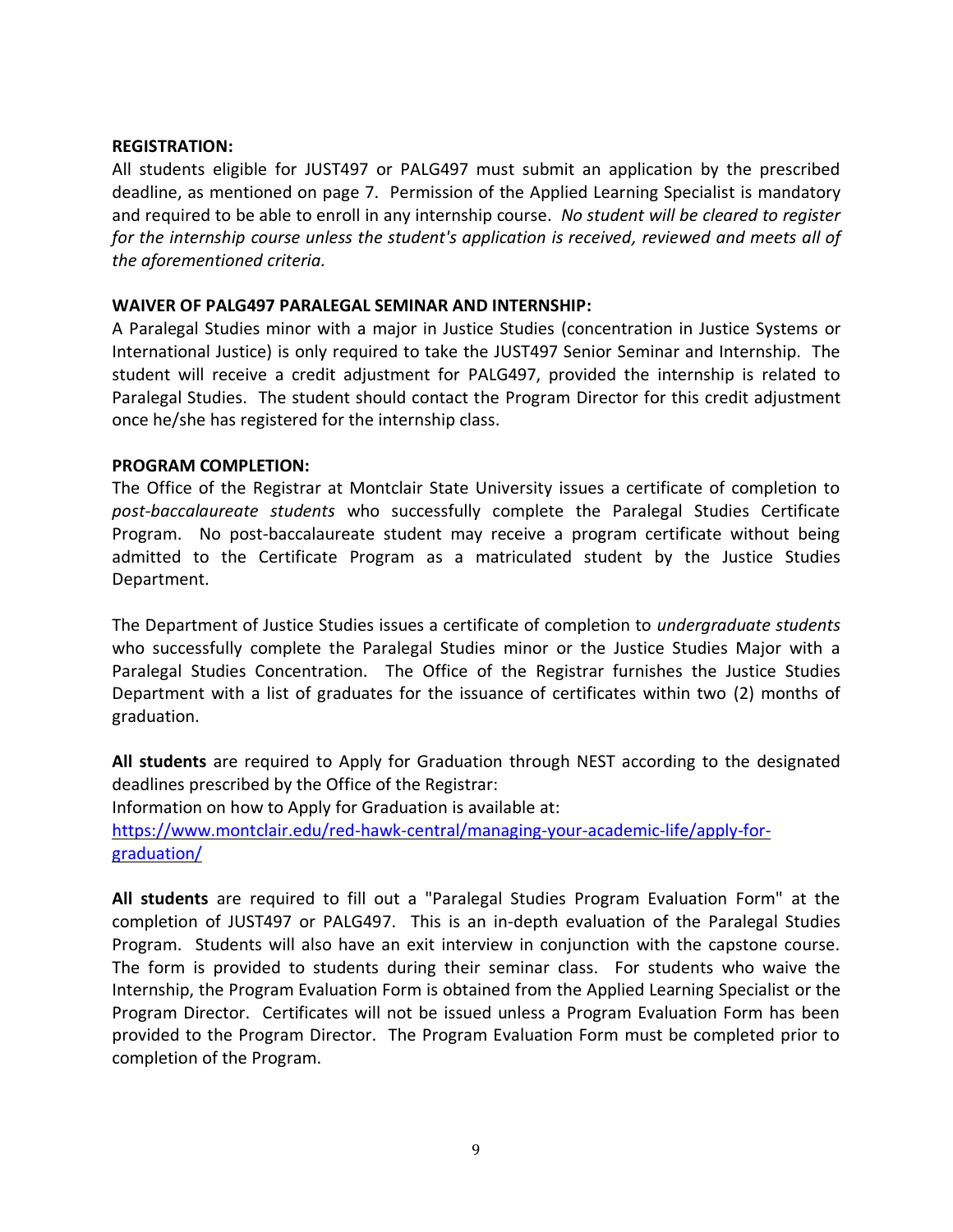#### **CAREER PLACEMENT:**

The legal community recognizes the standards and quality of the Montclair State University's ABA Approved Paralegal Studies Program. This has led to excellent employment opportunities for program graduates, over 60% of our graduates are working as paralegals in the field or continuing onto law school. Graduates of the Montclair State University Paralegal Studies Program are employed by major law firms, agencies and organizations in the public and private sectors, financial institutions, and corporate legal departments throughout the state and region. Many have advanced to supervisory or administrative positions and provide an informal job network. Research materials are available through the College of Humanities and Social Service (CHSS) Career Services and the Justice Studies Department can assist Paralegal Studies students with their career exploration and job search. Assistance is available to students completing the program and to alumni.

In JUST497 and PALG497 paralegal students are provided with information on resume writing, interviewing techniques and how to carry out a paralegal job search. The preparation of a resume is a requirement for the course.

CHSS Career Services offers career counseling, online and employer-led workshops, career fairs, and on-campus recruitment for paralegal students. It also has online resources for paralegal students to assist in career placement, including: Hire A Red Hawk; FOCUS, an interactive, computerized guidance program; Optimal Resume is a tool which helps students through the process of creating a resume, offering suggestions on format and phrasing; College Central, an online job bank, posts full and part-time positions and internships; InterviewStream, a service which offers online video-based practice in interviewing skills. These services are free to all MSU students.

The Justice Studies Department, through the Program Director and the Applied Learning Specialist, provide job posting for both full-time and part-time positions outside the Justice Studies Department's main office in Dickson Hall Room 348 and on the Justice Studies and Paralegal Studies Listservs. Alumni are asked to provide their personals emails to be added to the Paralegal Graduate listserv. This listserv is used to distribute information including: job opportunities, events related to the program, information on the legal field, etc.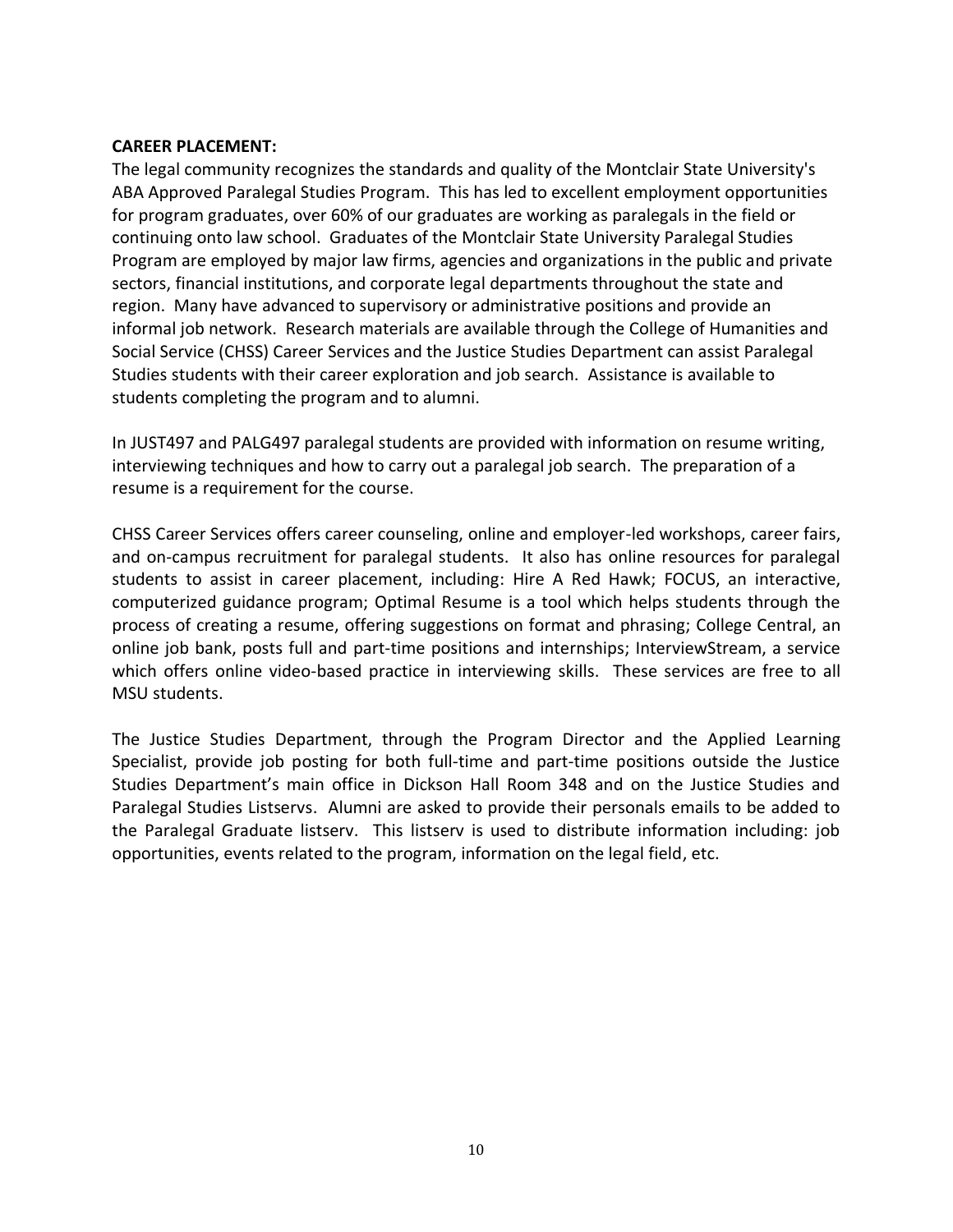# **JUSTICE STUDIES MAJOR AT MONTCLAIR STATE UNIVERSITY**

Montclair State University's undergraduate major in Justice Studies focuses on the policies, procedures, and institutions our society has and should put into practice to achieve justice for all. It approaches issues of justice for children and adults, in civil and criminal matters from an interdisciplinary vantage point that incorporates Psychology, Sociology, Law and other disciplines. Concentrations available to students in the Justice Studies major include Justice Systems, International Justice and Paralegal Studies. The Justice Studies major is designed to prepare students for rapidly evolving and emerging careers as paralegals, police officers, corrections and parole officials, youth workers, child advocates, and more. Professors present a multidisciplinary course of study to meet the new challenges. A major in Justice Studies provides:

- 1. a comprehensive grounding in the social, cultural, and political issues relevant to an understanding of the justice system in the United States;
- 2. the ability to apply theoretical perspectives to issues in Justice Studies;
- 3. an empirical approach to questions about Justice Studies;
- 4. an appreciation of ethical issues relating to Justice Studies;
- 5. competencies in knowledge, methods, and applications needed for careers and professional development in these areas;
- 6. field work experience in occupational settings such as child advocacy organizations, law offices, criminal justice agencies, private industry, and the public sector.

The thirty-nine (39) to forty (40) credit interdisciplinary major consists of a required fifteen (15) credit core emphasizing the theoretical and applied aspects which are essential background knowledge for all students in the major. The core is enhanced by a required twenty four (24) to twenty-five (25) credit applied concentration in three (3) specified areas: Justice Systems, International Justice and Paralegal Studies.

# **The Core:**

The interdisciplinary major consists of a 15-credit core requirement that emphasizes theory, research and practice; while examining the intersection of justice, law, policy and social change. The courses in the common core combine a liberal arts curriculum and field-specific concentration to offer a wider interdisciplinary course of study to meet new professional challenges in the justice system and legal field. Core courses are:

JUST204 Justice, Courts and Legal Systems JUST205 Perspectives on Justice Studies JUST300 Research Methods in Justice Studies JUST310 Theoretical Issues in Justice Studies JUST497 Senior Seminar and Internship Experience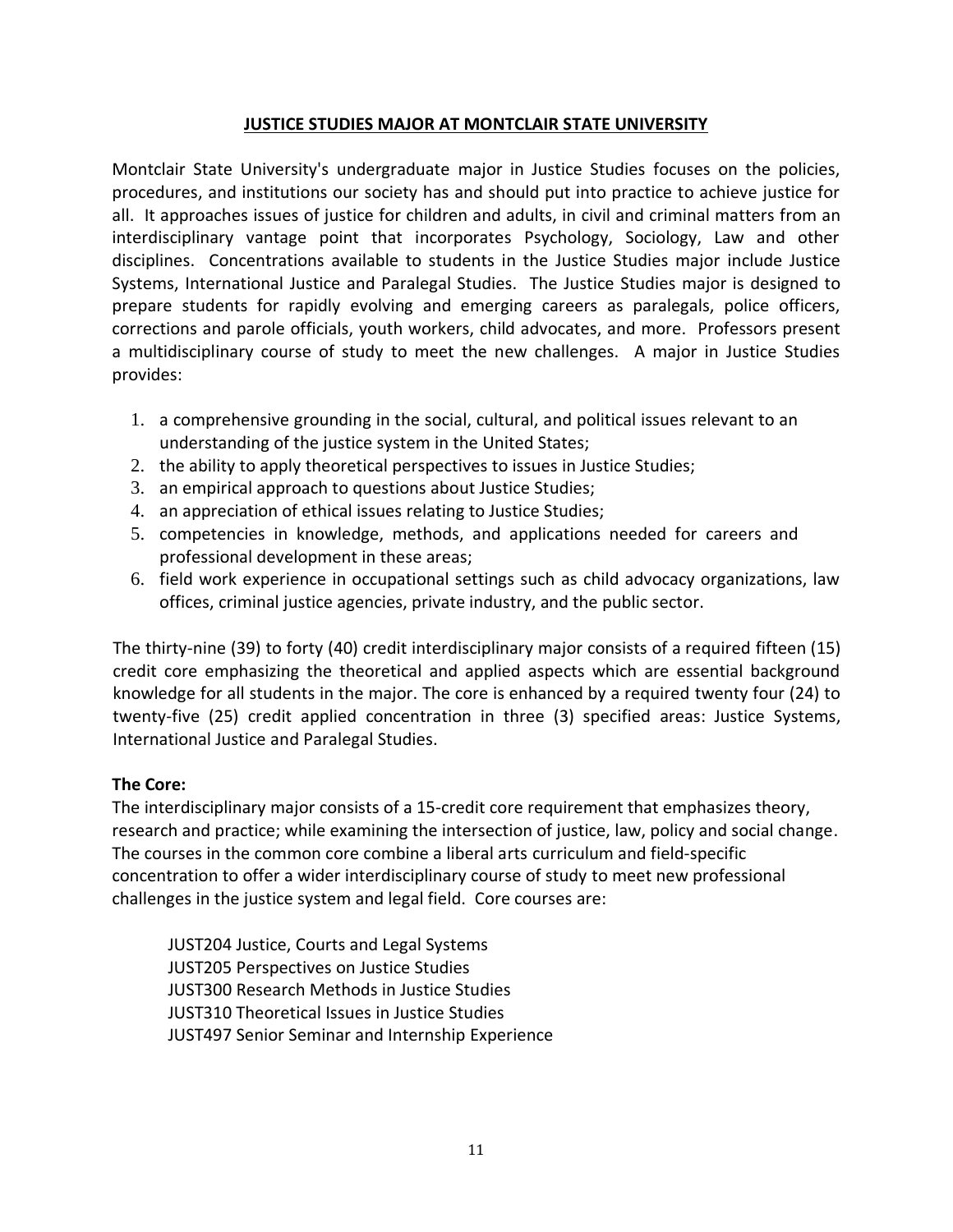#### **The Concentrations:**

Each concentration, also interdisciplinary, allows students to study a particular field in depth. Students who declare the Justice Studies major may choose from the following concentrations:

**Paralegal Studies Concentration,** emphasizes both theory and practice in areas such as civil litigation, criminal law, real estate, family law, probate, corporate law and dispute resolution. It prepares students to work as paralegals in law firms, corporations and government agencies. This program is the only four-year undergraduate degree Paralegal Studies program in New Jersey approved by the American Bar Association. Paralegals are not lawyers and must work under the supervision of an attorney. Paralegals are not permitted to practice law. The minimum GPA requirement for this concentration is a 2.75 overall, in the major, and in the concentration.

**Justice Systems Concentration,** focuses on relationships among law, the justice system and society, with special attention to theories of crime, law enforcement, comparative justice systems and the administration of justice. It prepares students to work in criminal justice, security, agencies administering justice, social services and related settings. The minimum GPA requirement for this concentration is a 2.00 overall, in the major, and in the concentration.

**International Justice Concentration,** examines issues of criminal justice, social justice, and the law that transcends national borders. The concentration covers transnational and global justice topics including human rights, terrorism, cybercrime, transnational crime, immigration, genocide, war and human trafficking. It prepares students for careers in law enforcement, international or transnational law, human rights advocacy, government, defense and security. The program is the only four-year undergraduate degree program of its kind in the State of New Jersey. The minimum GPA requirement for this concentration is a 3.00 overall, in the major, and in the concentration.

#### **For students who are interested in a** *double concentration* **please note:**

- *1. Paralegal Studies (JUPS) and Justice Systems (JUJS)* In order to maximize course selection, it is recommended that students take the following: PALG301 Criminal Law and Procedure, PALG317 Evidence, PALG440 Criminal Trial Preparation, JUST101 Criminology and JUST102 Introduction to Criminal Justice, as they can count for both concentrations.
- *2. Paralegal Studies (JUPS) and International Justice (JUIN)* In order to maximize course selection, it is recommended that students take the following: PALG305 Immigration Law counts for both concentrations. JUST397 Selected Topics in International Justice can count if the topic is appropriate.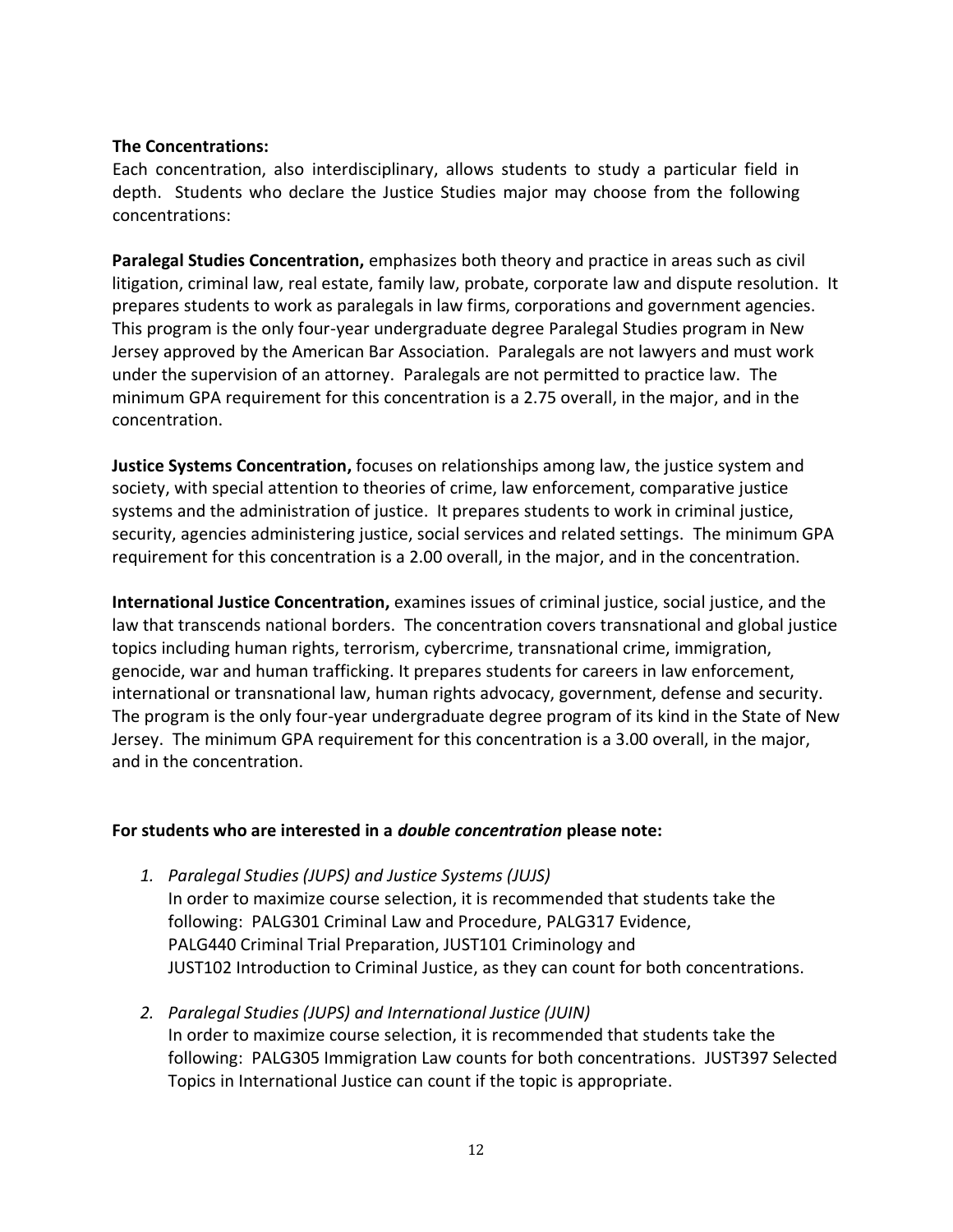#### **SERVICES AVAILABLE TO STUDENTS**

**Sprague Library's** excellent collection of legal materials far surpasses American Bar Association requirements for Paralegal Programs. These materials are an essential part of PALG312 Research and Writing for Paralegals, and other specialty course offerings. Sprague Library also serves as an Official Federal Depository for Government Documents, which provides additional research opportunities not available at many other institutions.

**Computer Technology** forms an integral part of the Paralegal Studies Program. Instruction in computer-assisted legal research is provided to students through the Westlaw Next subscription. As a result, Montclair State Paralegal Studies Program graduates gain the competitive edge in the growing area of legal technology. Additionally, members of the Justice Studies faculty have designed materials to teach computer concepts and applications for the legal specialty and legal technology courses. Students are also prepared for the law office of the twenty-first century through hands-on experience in a fully equipped computer classroom.

Dr. Reginia Judge is the Technology Coordinator in Justice Studies.

# **ACTIVITIES AVAILABLE TO STUDENTS**

**Lambda Epsilon Chi (LEX)** is the National Paralegal Honor Society. Montclair State University's Chapter inducts paralegal students each spring who satisfy the following criteria: minimum overall GPA of 3.25, minimum paralegal studies GPA of 3.5, completion of at least five (5) legal specialty courses and a written statement.

Professor Nicole A. Fackina is the advisor to Lambda Epsilon Chi (LEX).

**Justice Studies Club (JSC)** is an organization whose purpose is to educate the campus about issues and careers in the field of criminal justice, law and social justice. The focus is to share views, educate students on career options, and increase awareness on issues related to justice. The JSC also organizes community service events and creates and co-sponsors events with the Justice Studies Department and other departments on campus.

Professor Nicole A. Fackina is the advisor to the Justice Studies Club (JSC).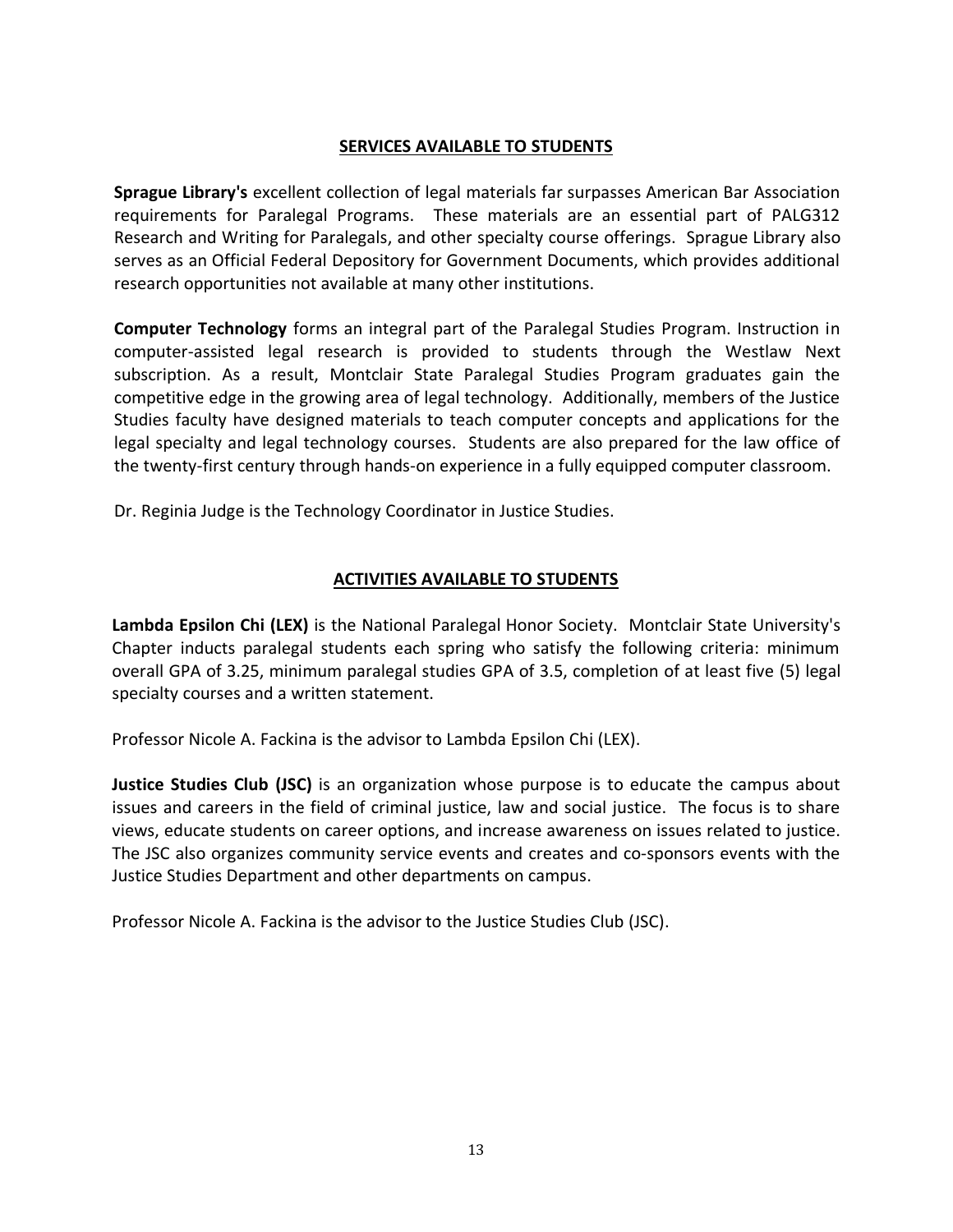# **COURSE OF STUDY PARALEGAL STUDIES MINOR and POST BA CERTIFICATE (Effective Fall 2016)**

# **Group I. Required Courses:** *(9 credits)*

- PALG210 Law and Litigation
- PALG312 Research and Writing for Paralegals
- PALG 497 Paralegal Seminar and Internship
- **Group II. Choose four (4) courses from the following groups:** *(12 credits)*

# **A. Students must include at least one (1) legal specialty course from the following:**

- PALG304 Real Estate Law
- PALG306 Contract Law
- PALG310 Fundamentals of Patent, Trademark and Copyright Law
- PALG322 Wills, Trusts and Probate Law
- PALG330 Family Law
- PALG336 Corporations and Partnerships

# **B. Students may include up to three (3) legal specialty courses from the following:**

- PALG301 Criminal Law and Procedure
- PALG305 Immigration Law
- PALG308 Negotiation, Mediation and Arbitration
- PALG317 Evidence
- PALG318 Computer-Assisted Research in the Legal Environment
- PALG320 Bankruptcy Law
- PALG331 Administrative Law and Procedure
- PALG332 Personal Injury Law
- PALG339 Computer Applications in the Legal Environment
- PALG378 Employment Law
- PALG390 Independent Study in Paralegal Studies
- PALG398 Selected Topics in Paralegal Studies
- PALG411 Advanced Patent, Trademark and Copyright Law
- PALG412 Consumer Law
- PALG413 Elder Law
- PALG420 Civil Trial Preparation
- PALG437 Entertainment Law
- PALG438 Trademark Law
- PALG440 Criminal Trial Preparation
- PALG450 Law Office Management and Technology

#### **C. Students may include only one (1) law-related course from the following group:**

- PALG316 Skills for Bilingual Legal Personnel (fluency in Spanish required)
- JUST351 Juries and Justice
- JUST360 Rights, Liberties, and American Justice
- POLS321 Law in Society: Criminal Law (instead of PALG 301)

#### **TOTAL SEMESTER HOURS FOR THE PROGRAM: 21 CREDITS**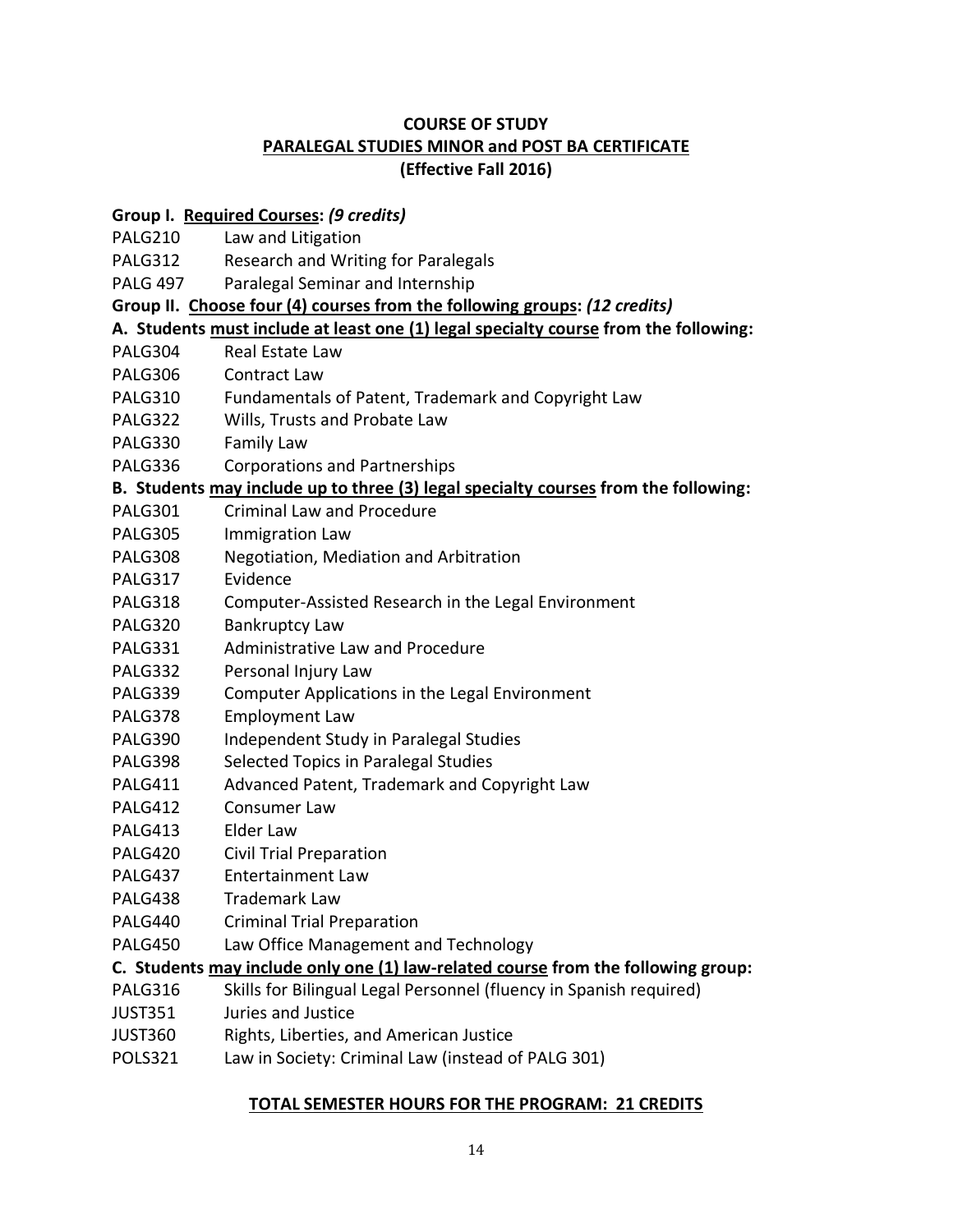#### **Paralegal Studies Minor and Post-Baccalaureate Certificate Program Sample Recommended Sequences of Time Frames for Program Completion**

#### **PROGRAM COMPLETION IN TWO (2) SEMESTERS** *(FOR POST-BA ONLY)*

*First semester* PALG210 Law and Litigation PALG312 Research and Writing for Paralegals Two (2) Legal Specialty courses\*\*

*Second semester*  Two (2) Legal Specialty courses\*\* PALG497 Paralegal Seminar and Internship

#### **PROGRAM COMPLETION IN THREE (3) SEMESTERS**

*First semester* PALG210 Law and Litigation One (1) Legal Specialty Course\*\*

*Second semester*  PALG312 Research and Writing for Paralegals Two (2) Legal Specialty Courses\*\*

*Third semester*  PALG497 Paralegal Seminar and Internship One (1) Legal Specialty Course\*\*

#### **PROGRAM COMPLETION IN FOUR SEMESTERS**

*First semester* PALG210 Law and Litigation

*Second semester*  PALG312 Research and Writing for Paralegals One (1) Legal Specialty Course\*\*

*Third semester* Two (2) Legal Specialty Courses\*\*

*Fourth semester*  One (1) Legal Specialty Courses\*\* PALG497 Paralegal Seminar and Internship

\*\*Note: Legal Specialty courses have different prerequisites. Students taking Legal Specialty courses early in their course of study should select courses that do not have prerequisites or plan accordingly.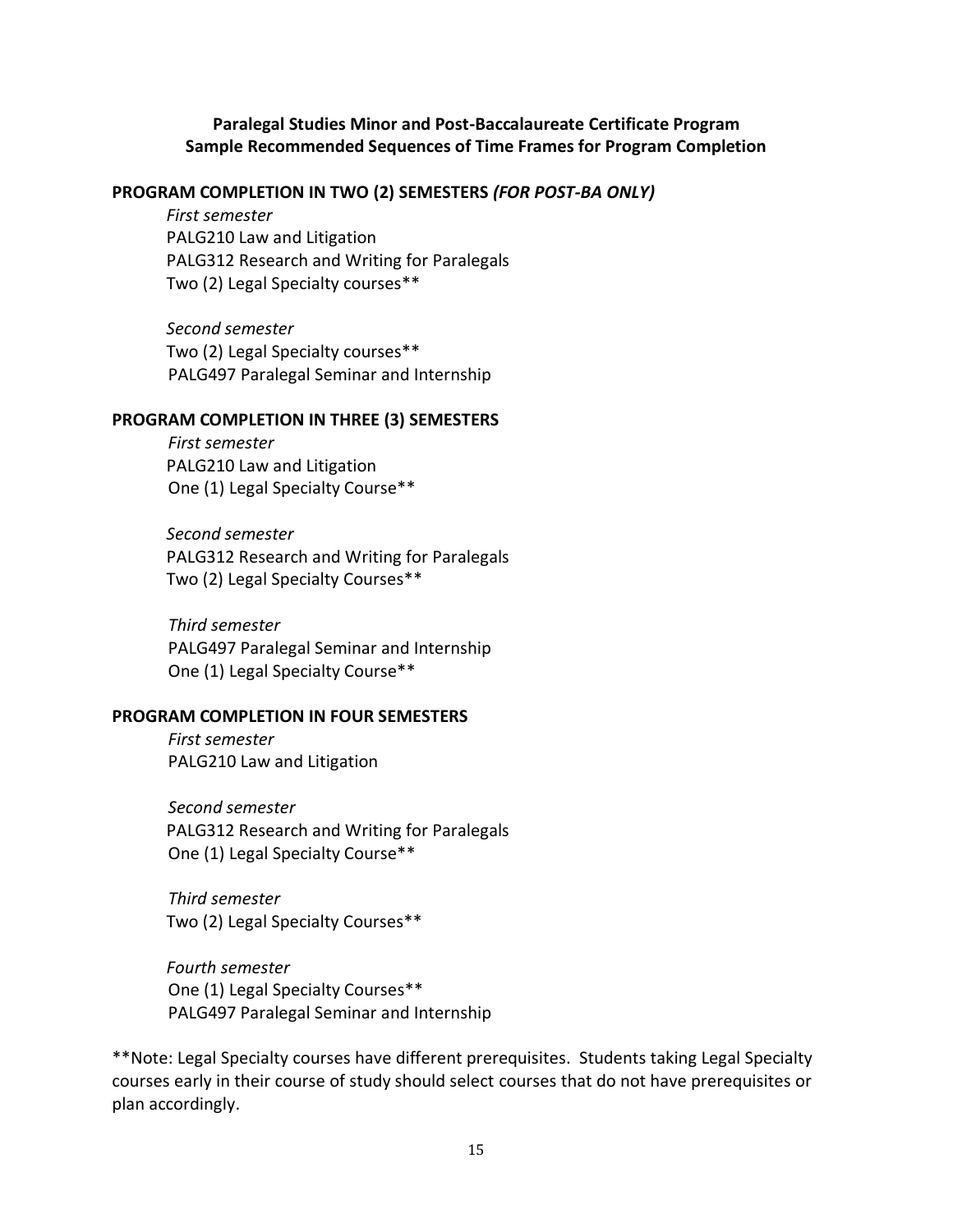# **JUSTICE STUDIES MAJOR PARALEGAL STUDIES CONCENTRATION (Effective Fall 2016)**

#### **REQUIRED COMMON CORE: 15 CREDITS**

# **CONCENTRATION: 24 CREDITS**

| Additional Required Courses: (9 credits) |  |
|------------------------------------------|--|
|                                          |  |
|                                          |  |
|                                          |  |

# Choice of five (5) courses from the following groups: *(15 credits)*

| A. Students must include at least one (1) course from this group: |  |
|-------------------------------------------------------------------|--|
|                                                                   |  |
|                                                                   |  |
|                                                                   |  |
|                                                                   |  |
|                                                                   |  |
|                                                                   |  |
|                                                                   |  |

# B. Students may include up to three (3) courses from this group: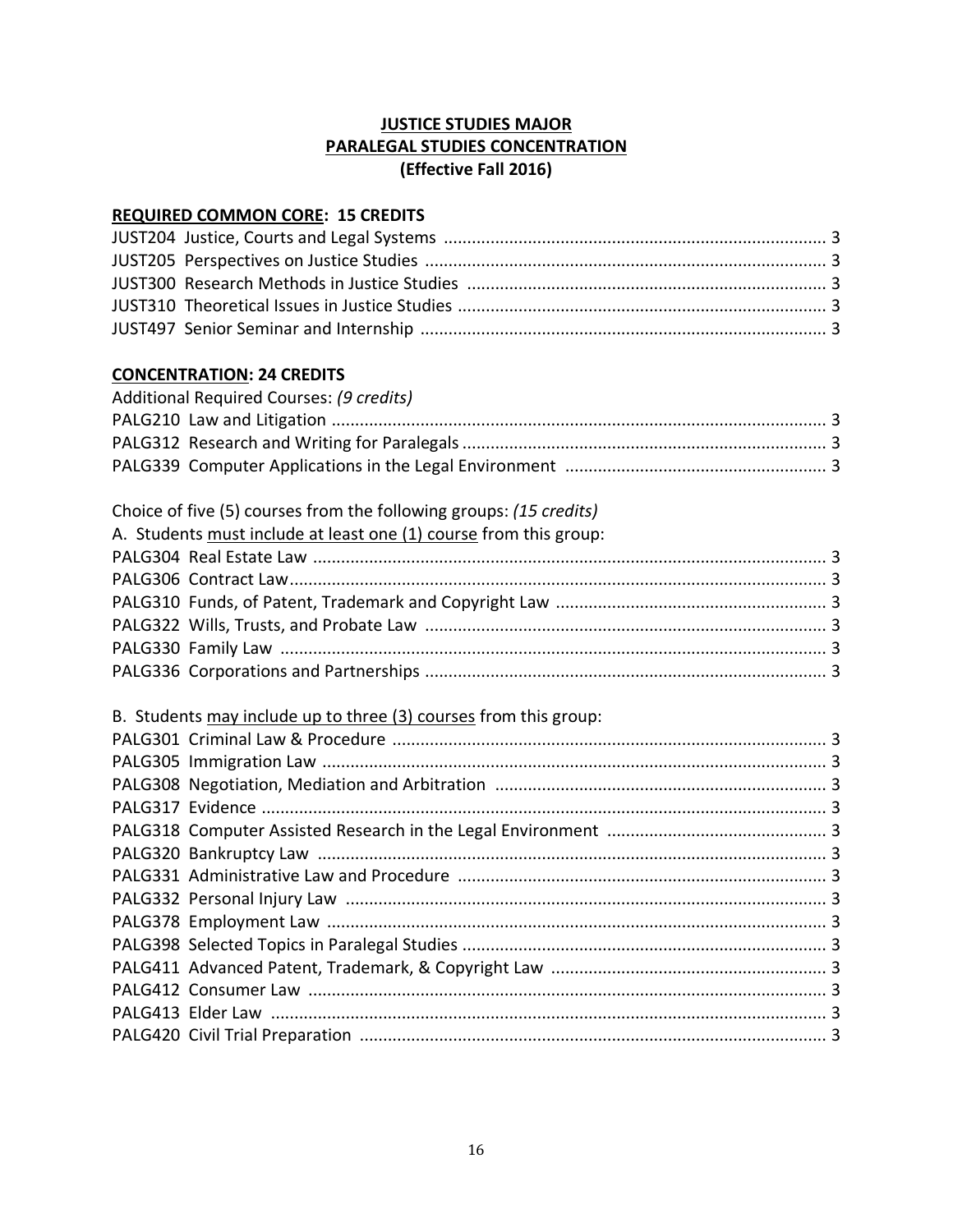# TOTAL CREDITS FOR JUSTICE STUDIES MAJOR WITH A CONCENTRATION IN **PARALEGAL STUDIES: 39 CREDITS**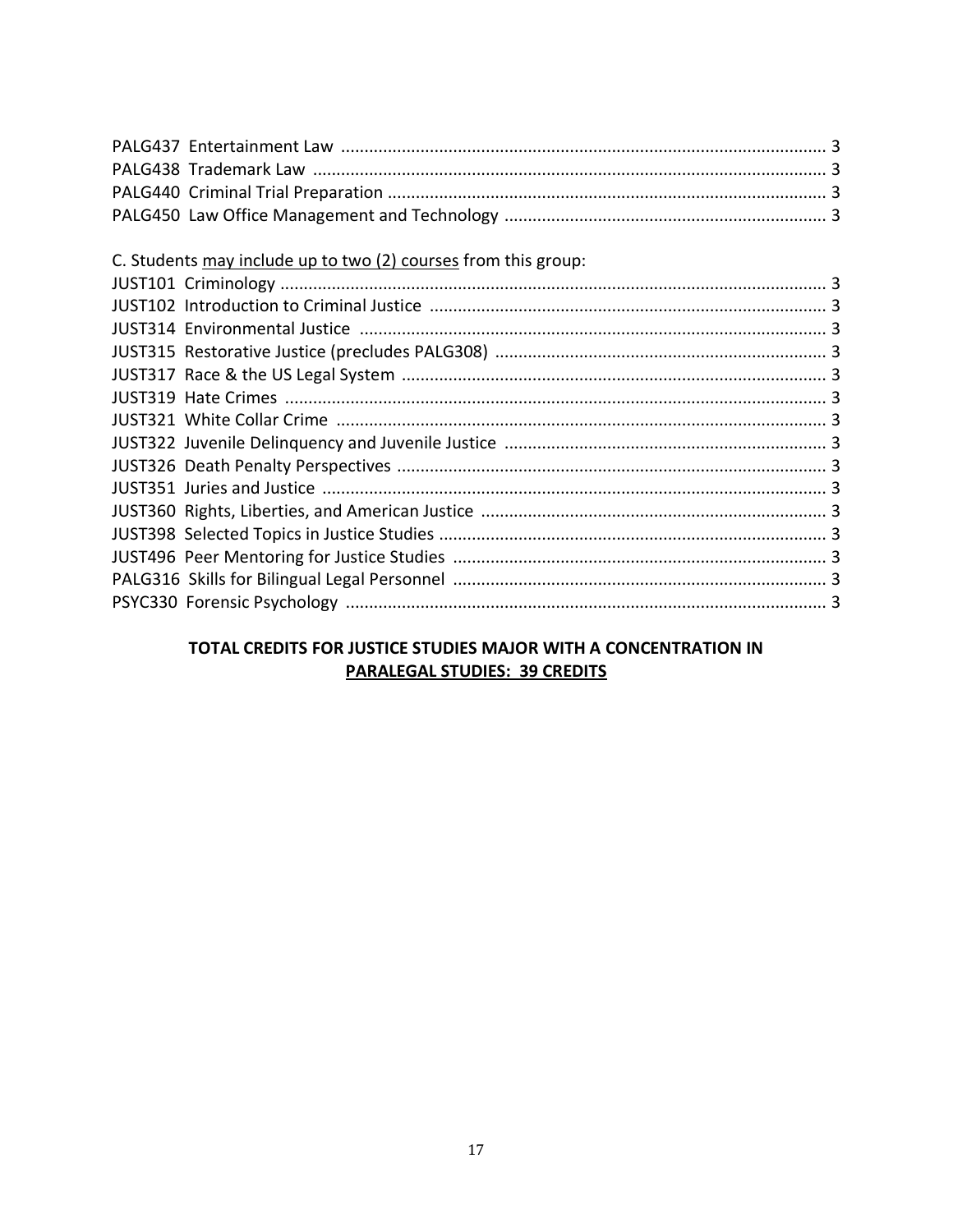### **JUSTICE STUDIES MAJOR – PARALEGAL STUDIES CONCENTRATION**

Recommended Four-Year Plan (Fall 2020)

This guide is designed to provide a general outline for students to complete a Bachelor of Arts degree within a four-year period. Students must meet with their designated Academic Advisor every semester to develop an individualized plan for program completion. *This does not include any modifications that may be needed as a result of placement testing, ie: Language, Mathematics and Writing.* 

#### **FIRST YEAR**

- 
- \_\_\_ (A) New Student Seminar (1.0) \_\_\_ (G) Computer Science (3.0) \_\_\_ (C1) Writing (3.0) \_\_\_ (C2) Literature (3.0) \_\_\_ (F2) Philosophical & Religious (3.0) \_\_\_ (K2) Global Cultural - JUST103 (3.0) \_\_\_ (K3) Social Science - JUST101 (3.0) \_\_\_ JUST204 (3.0) \_\_\_ JUST102 (3.0)
- 

# **SECOND YEAR**

- 
- $\frac{1}{1}$  (H) Mathematics (3.0)
- \_\_\_ (F1) Great Works & Their Influences (3.0) \_\_\_ (C3) Communication (3.0)
- 
- 

# **THIRD YEAR**

- *Fall Semester Spring Semester* \_\_\_ JUST300 or JUST310 (3.0) \_\_\_ JUST300 or JUST310 (3.0) \_\_\_ PALG Elective (3.0) \_\_\_ PALG Elective (3.0)
- 
- 
- 

# **FOURTH YEAR**

- \_\_\_ PALG Elective (3.0) \_\_\_ JUST497 (3.0)
- \_\_\_ Free Elective / Minor Elective (3.0) \_\_\_ (J) Physical Education (1.0)
- \_\_\_ Free Elective / Minor Elective (3.0) \_\_\_ Free Elective (3.0)
- \_\_\_ Free Elective / Minor Elective (3.0) \_\_\_ Free Elective (3.0)
- Free Elective (3.0) **Example 2.0** Free Elective (3.0)

# *TOTAL REQUIRED = 120.0*

*Fall Semester Spring Semester*

- 
- 
- \_\_\_ (D) Fine and Performing Arts (3.0) \_\_\_ (K1) American/European History (3.0)
	-
	-

*TOTAL = 16.0 credits TOTAL = 15.0 credits*

*Fall Semester Spring Semester*

- \_\_\_ World Language (3.0) \_\_\_ World Language (3.0)
	-
	-
- \_\_\_ PALG210 (3.0) \_\_\_ PALG312 (3.0)
- \_\_\_ JUST205 (3.0) \_\_\_ PALG Elective (3.0)
- *TOTAL = 15.0 credits TOTAL = 15.0 credits*

- 
- \_\_\_ PALG339 or PALG Elective (3.0) \_\_\_ PALG339 or PALG Elective (3.0)
	-
	- \_\_ Free Elective / Minor Elective (3.0)
- (L) Interdisciplinary Studies (3.0.) Tree Elective / Minor Elective (3.0)

*TOTAL = 16.0 credits TOTAL = 15.0 credits*

# *Fall Semester Spring Semester*

- 
- 
- 
- 
- 
- *TOTAL = 15.0 credits TOTAL = 13.0 credits*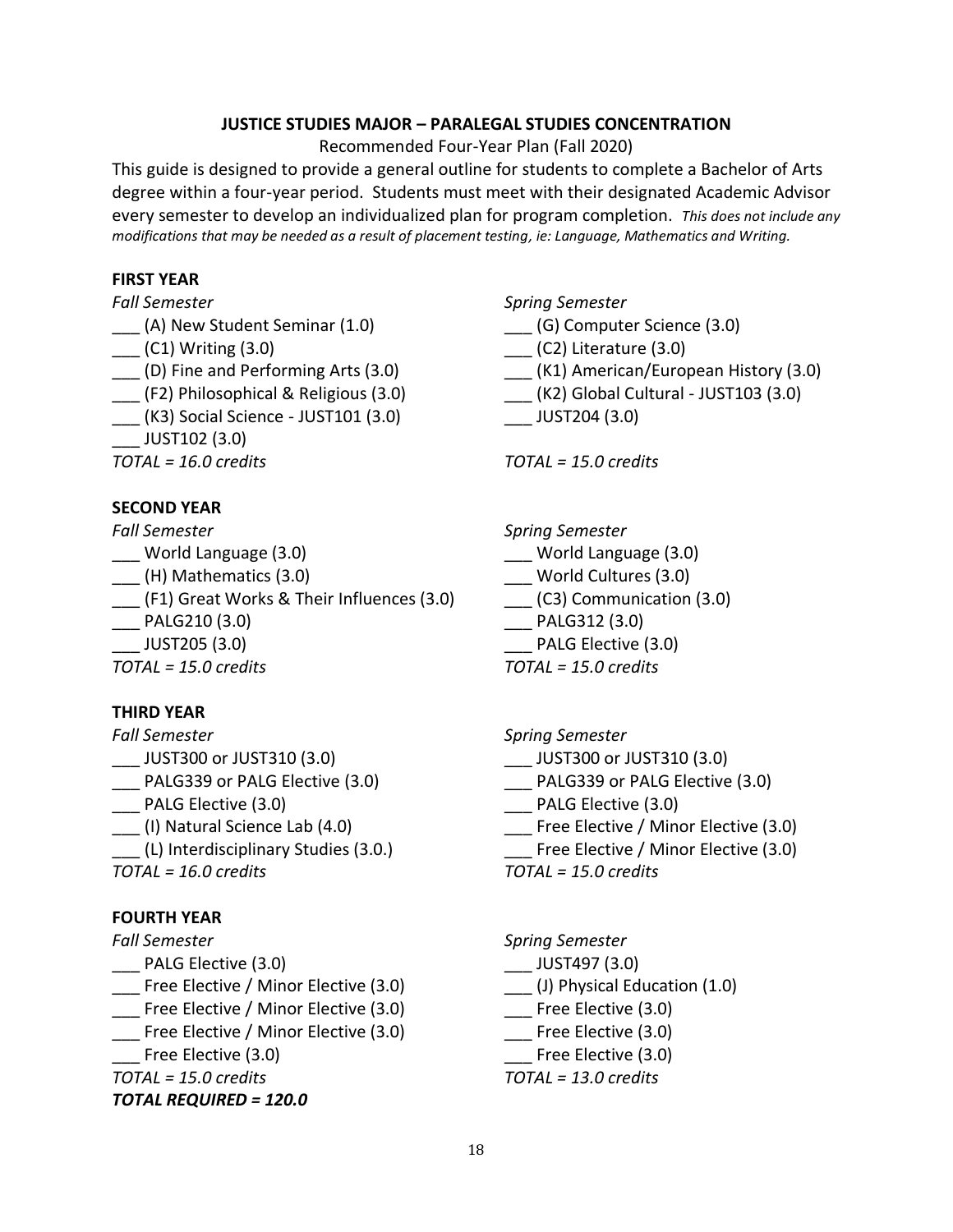# **JUSTICE STUDIES MAJOR – PARALEGAL STUDIES CONCENTRATION Recommended Two-year Plan (Fall 2020)**

This recommended two-year plan is provided as an outline for students to follow in order to complete their degree requirements within two years. This plan is a *recommendation* and students should only use it in consultation with their Academic Advisor.

Students should be aware that this plan assumes that no developmental or pre-requisite courses are required. If developmental or pre-requisite courses are needed, students may have additional requirements to fulfill, which do not appear on the two-year plan.

- This plan assumes the student has earned their Associates degree prior to attending Montclair State University.
- JUST497 Senior Seminar and Internship requires that ALL students complete JUST204, JUST205, JUST300, JUST310 with a C- or better.
- PALG 312 Research and Writing for Paralegals must be completed with C- or better at MSU.
- JUST 497 Senior Seminar and Internship is by application ONLY the semester prior to registration. There are no exceptions to the deadlines which are posted on the Justice Studies webpages and sent out on the listserv.

#### **FIRST YEAR AT MSU**

| Fall Semester        | <b>Spring Semester</b>   |
|----------------------|--------------------------|
| JUST204 (3.0)        | JUST300 or JUST310 (3.0) |
| JUST205 (3.0)        | PALG312 (3.0)            |
| PALG210 (3.0)        | PALG Elective (3.0)      |
| PALG Elective (3.0)  | World Cultures (3.0)     |
| World Language (3.0) | World Language (3.0.)    |
| TOTAL = 15.0 credits | $TOTAL = 15.0$ credits   |
|                      |                          |

# **SECOND YEAR AT MSU**

| <b>Fall Semester</b>     | <b>Spring Semester</b> |
|--------------------------|------------------------|
| JUST300 or JUST310 (3.0) | JUST497 (3.0)          |
| PALG339 (3.0)            | PALG Elective (3.0)    |
| PALG Elective (3.0)      | Free Elective (3.0)    |
| PALG Elective (3.0)      | Free Elective (3.0)    |
| Free Elective (3.0)      | Free Elective (3.0)    |
| TOTAL = 15.0 credits     | $TOTAL = 15.0$ credits |
|                          |                        |

# *TOTAL COMPLETED AT MSU = 60.0 TOTAL COMPLETED AT PREVIOUS INSTITUTION = 60.0 TOTAL REQUIRED TO GRADUATE = 120.0*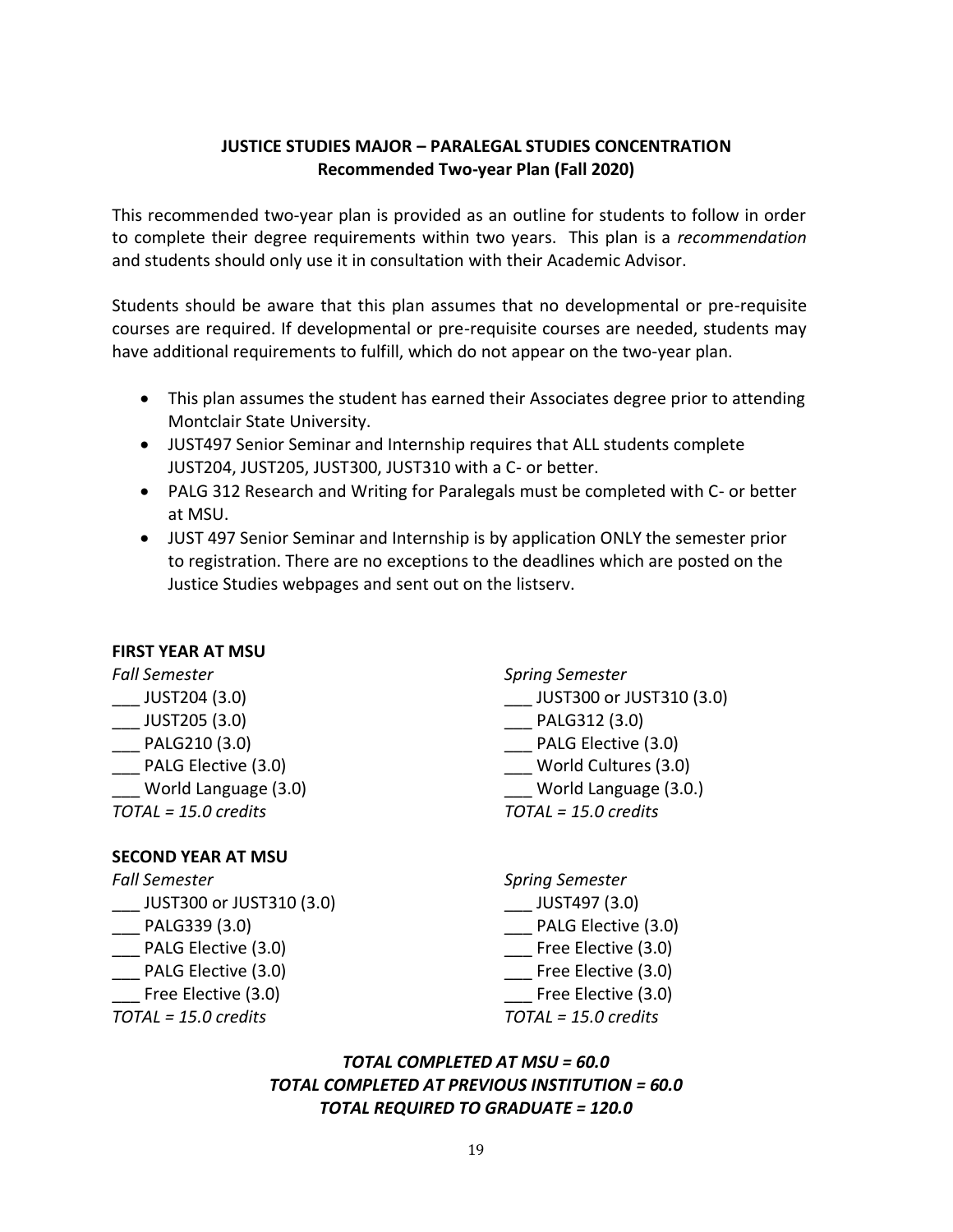#### **FREQUENTLY ASKED QUESTIONS (FAQ)**

#### *1. Are career opportunities promising in the paralegal field?*

The U.S. Department of Labor's survey lists the paralegal profession as one of the fastest growing in the country for the next decade. We believe that graduates of the American Bar Association approved Paralegal Studies Programs, such as the Montclair State University Program, are best prepared for the competitive job market. 60% of our graduates go on to gain employment or law school within the first 6 months of program completion.

# *2. Do I have to have a Bachelor's Degree to enter into the Paralegal Studies Program at Montclair State University?*

No. A student can enter the Paralegal Studies Program at Montclair State University as an undergraduate taking either a Major in Justice Studies with Paralegal Studies Concentration or a Minor in Paralegal Studies. A student holding a Bachelor's Degree would enter the program as a Post-Baccalaureate Certificate student. A certificate is issued by the Justice Studies Department to undergraduate students who have successfully completed the Paralegal Studies Concentration or Minor upon their graduation from the University. Matriculated postbaccalaureate students will be issued a certificate by the Office of the Registrar upon satisfactory completion of the Paralegal Studies Program.

# *3. Why is it necessary for me to have a Bachelor's Degree when I complete the Paralegal Studies Program?*

Market surveys plus the experience of our own graduates, lead to the conclusion that a Bachelor's Degree plus a Certificate of Completion in Paralegal Studies from a program approved by the American Bar Association provide the best career preparation for someone who wants to become a working paralegal.

#### *4. How long is the Paralegal Studies Program?*

Paralegal Studies Minor and Certificate Students must complete twenty-one (21) credits or seven (7) courses within the Program. The Paralegal Studies Concentration in the Justice Studies Major is twenty-four (24) credits within the thirty-nine (39) credit Justice Studies Major. The length of time necessary to complete the Paralegal Studies Program will depend upon the amount of time that a student is able to commit to his or her studies. A minimum of ten (10) months is required to complete the Post-Baccalaureate Certificate Program. However, it is recommended that the course of study be taken over three (3) semesters.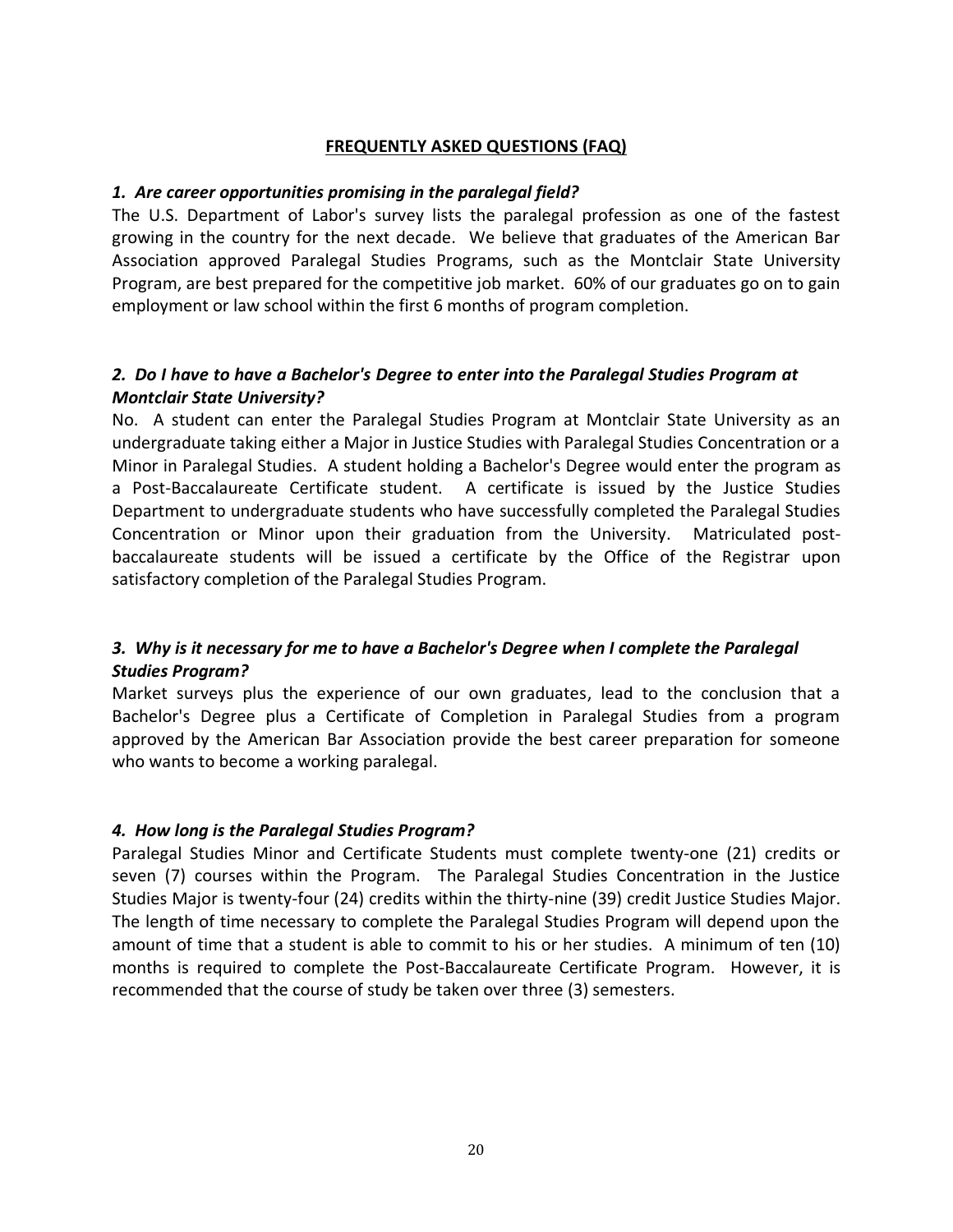#### *5. When are courses offered?*

Courses are offered in the Spring and Fall semesters. There are sometimes limited options in the Summer and Winter sessions. There are day and evening offerings and sometime Saturdays. However, not all courses are offered every semester. Students must check the NEST for course offerings each semester. Students should also meet with their Academic Advisor every semester.

# *6. Can I take the course of study at my own pace?*

Yes, a student may even take one (1) course per semester. However, courses must be taken in the prescribed sequence as contained in this handbook.

# *7. Is there a minimum grade point average requirement?*

Yes. There is a 2.75 GPA requirement. Students must maintain a 2.75 overall and in the paralegal studies program in order to graduate and obtain the certificate of completion.

# *8. Can I just take one particular course at Montclair State, even though I do not have the correct pre-requisites?*

No. All students must follow the prescribed sequence in taking course work. A student who meets the pre-requisites for a course can take a course as (1) an undergraduate at Montclair State University; (2) a Post-Baccalaureate student at Montclair State University; or (3) a visiting student from another institution. However, a visiting student is not eligible to receive a program certificate.

# *9. How long will it take me to receive a Certificate of Program Completion if I do not have a Bachelor's Degree?*

A certificate cannot be issued until you graduate with a Bachelor's Degree. However, you can enroll as an undergraduate and complete your Paralegal Studies courses prior to receiving your degree.

# *10. Does prior experience in the legal field or course work at another institution count toward the program?*

No prior experience is required. With departmental permission, a student enrolled in the Justice Studies major may receive a maximum of nine (9) credits for courses from another American Bar Association Approved institution. Minors and Post-Baccalaureate Certificate students, may receive a total of three (3) credits toward the Montclair State Paralegal Studies Program by challenge examination and/or advanced standing in appropriate courses.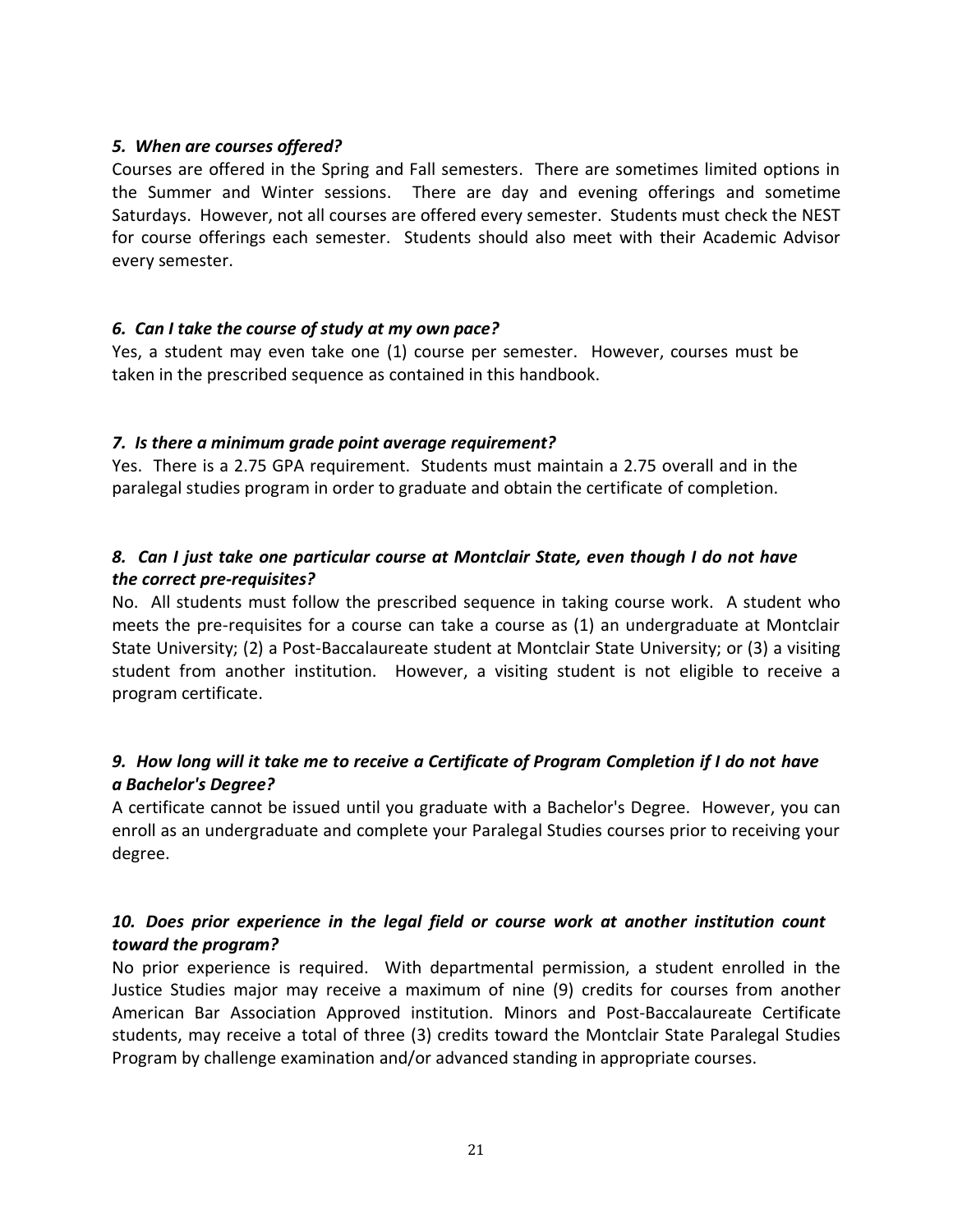# *11. How do I apply?*

If you want to enroll at Montclair State University as an undergraduate or graduate student you cant visit the following websites for additional information and online applications: Montclair State University Homepage:

[www.montclair.edu](http://www.montclair.edu/) Undergraduate Admissions webpage: <http://www.montclair.edu/admissions/> Graduate School webpage: <https://www.montclair.edu/graduate/>

# *12. What are the differences between Paralegal Studies and Pre-Law Studies?*

The Pre-Law Studies Program is an interdisciplinary selection of courses designed to develop the reasoning, writing, analytical and critical thinking skills required for law school and for a career as an attorney. These kinds of skills are also applicable to any number of careers. There is no single major in particular that is especially recommended for Pre-Law students. You can minor in Pre-Law and major in Justice Studies with a Concentration in Paralegal Studies.

The Paralegal Studies Program is recommended for the following individuals: students who are interested in a career as a paralegal; students who may want to attend law school but would like to prepare themselves for an alternative career in the legal field in case they decide not to attend law school; students who would like to focus on applied and practical aspects of law; students who would like to support themselves in a law-related career while attending law school; and students who are unsure of their interest in the legal field and would like to test their interest through the Paralegal Studies Program.

# *13. Am I a certified paralegal once I obtain my certificate?*

No. A person who has successfully completed a paralegal education and training program may receive a certificate of completion. Receiving this certificate designates the conclusion of the educational process. It does not mean that this person is "certified" as a paralegal.

A certified paralegal is a paralegal that has completed a certification exam and has met specific requirements. The requirements, in general, include:

- graduation from an accredited paralegal program
- acceptable performance on a qualifying examination or series of examinations
- completion of a given amount of work experience

There are several organizations that offer certification exams.

• The National Association of Paralegals (NALA) awards the designation Certified Legal Assistant (CLA) or Certified Paralegal (CP) to persons who have met its requirements, which include passing a competency exam. Advanced specialty certification (CLAS) exams are also administered by NALA, as are a few state-specific advanced competency examinations. [www.nala.org](http://www.nala.org/)